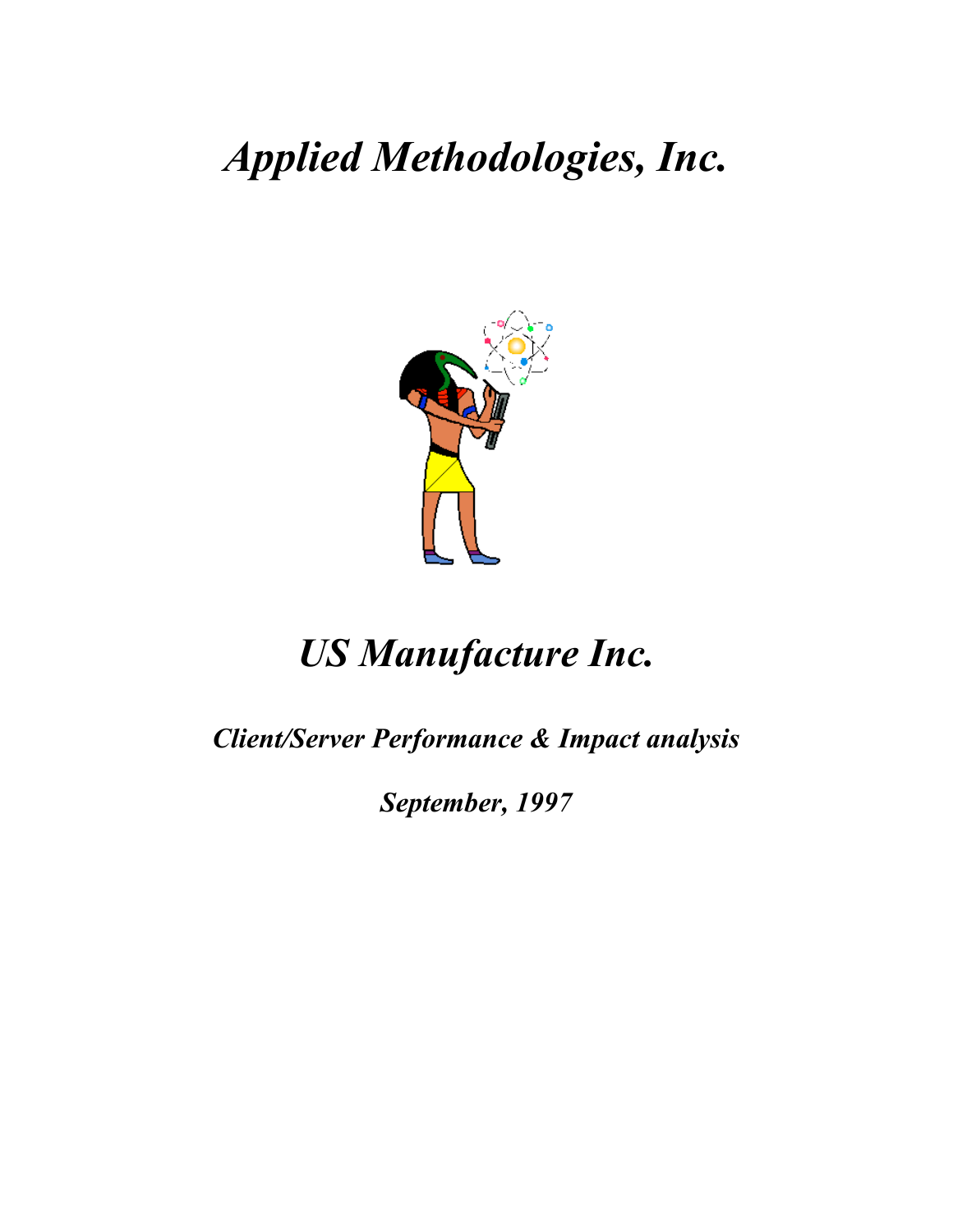©1997 Applied Methodologies, Inc

## **Table of Contents**

| 1.0     |                                                                                   |  |
|---------|-----------------------------------------------------------------------------------|--|
| 2.0     |                                                                                   |  |
|         |                                                                                   |  |
| 3. I    | <i>IMI</i>                                                                        |  |
|         |                                                                                   |  |
|         |                                                                                   |  |
| 3.2     |                                                                                   |  |
|         |                                                                                   |  |
|         |                                                                                   |  |
| $3.3 -$ |                                                                                   |  |
|         | Oracle Financial issues discovered from protocol/traffic analysis packet traces10 |  |
|         |                                                                                   |  |
|         |                                                                                   |  |
| 3.4     |                                                                                   |  |
| 4.0     |                                                                                   |  |
|         |                                                                                   |  |
|         |                                                                                   |  |
|         |                                                                                   |  |
|         |                                                                                   |  |
|         |                                                                                   |  |
| 5.0     |                                                                                   |  |
|         |                                                                                   |  |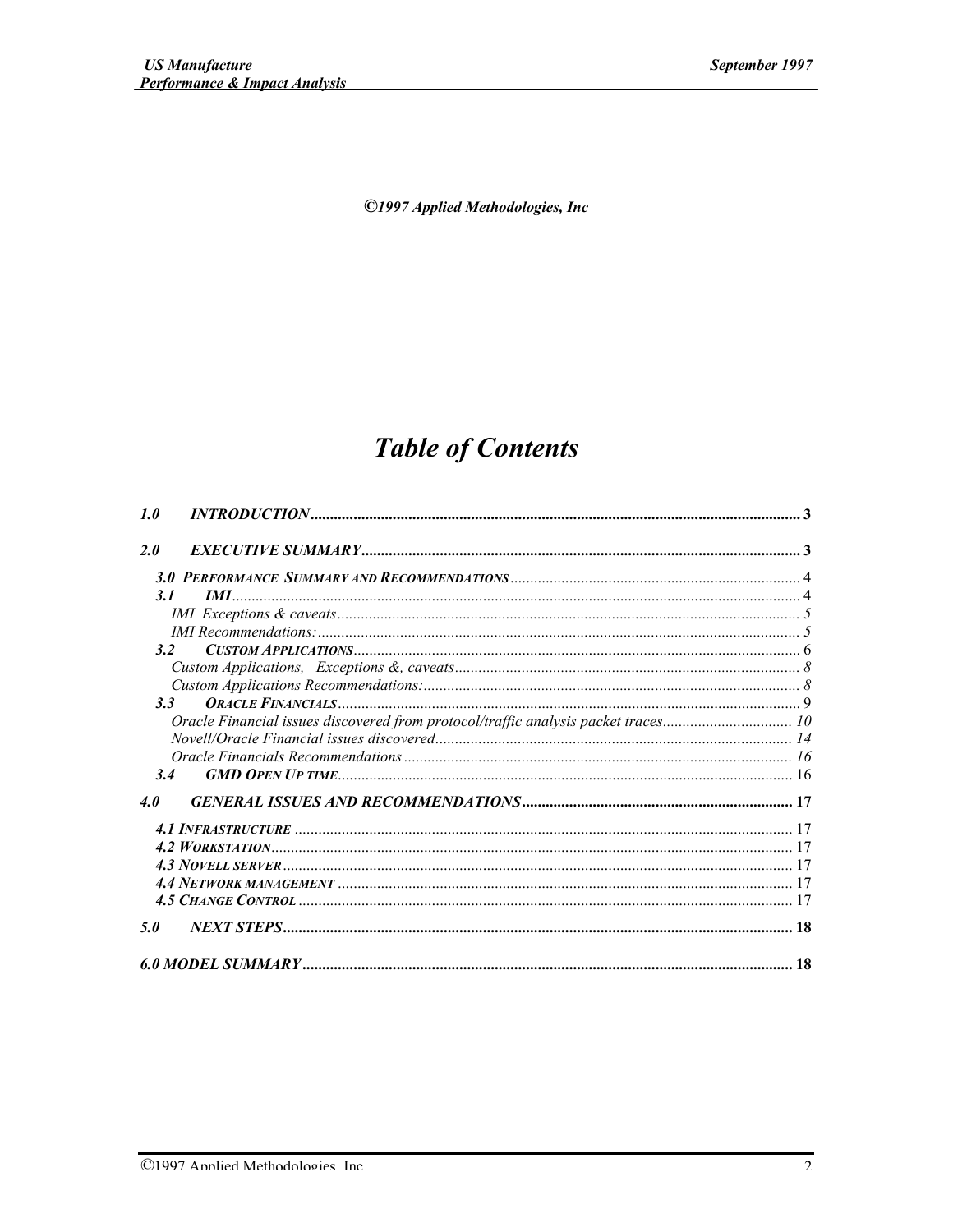## *1.0 Introduction*

This report will provide information regarding the network performance and impact analysis of the new Client/Server based applications currently being developed by US MANUFACTURE. Due to time and resource constraints, plus an aggressive project schedule, only the most popular Client/Server functions were analyzed. These application functions were deemed popular based on their comparative use in the System 80 system and forecasted transaction analysis. All applications functions were analyzed on the new tactical network infrastructure and Frame-Relay network, but not before the Client/Server FDDI backbone was integrated. The goal of the analysis was to determine bandwidth usage impact to the existing legacy and back office based applications as well as the application function response as well. This information was modeled to determine saturation points on the network if x number of transactions or users were active on the new system. The analysis also enabled us to decode and look into the packets of the application function to determine coding anomalies or bugs. The analysis covers only the TCP/IP based portion of traffic generation. We wanted to see the raw SQL transactions traversing the segments and understand the response time nuances. The application front-end itself is not covered for these will be loaded only once in most cases.

## *2.0 Executive Summary*

The application throughput and impact analysis provided much needed information for the initial rollout of the Client/Server applications in August. The modeling of the application functions analyzed against their estimated number of users and transactions per day showed us that the newly built tactical infrastructure can support them without impacting the existing systems residing over this new infrastructure.

The analysis in its entirety showed that the Client/Server applications analyzed performed reasonably well over the current campus network and traffic volumes. Our modeling suggests that with the increased user count and transaction volume, the application performance over the network will not suffer. A similar analysis was performed on selected WAN sites to determine circuit utilization. That analysis does not have the volume metric data and is limited in detail but still showed positive results.

Most of the applications queries sent over the network(campus and WAN) responded in an efficient and reasonable amount of time. However, some queries did execute longer. For example, list of items for the user to select and their initial login are two examples. The characteristics of most queries are *short and* bursty. Although superfluous queries were found and noted in the analysis, the response time was adequate. The most notable delay observed is when a user is accessing his application from their local Novell server or when the application is already loaded and another form is required but must be accessed from the file server. The user is at the mercy of their local file server's utilization.

We did discover that the Custom Application based applications create additional traffic from menu selection queries. The IMI applications performed well, but we could only look at them from the TCP/IP level, not from the Oracle level. IMI does not use Oracle's protocol to transport queries. We currently do not know of any IMI based network inefficiencies regarding Oracle table querying. The Oracle Financial applications were just recently analyzed and modeled and the results were adequate. Only the save function seems to generate many packets over the network and the user will wait over ten seconds for the result. Also, the loading and switching menus and forms does add a noticeable amount of traffic and delay. The Purchasing application was analyzed over the WAN and the response times were positive. The Oracle Financial network impact model is not complete for the transaction volume metrics are not currently available. Our modeling data of IMI and Custom Applications is dated from June/July. There has been changes made to these applications since then. However, the network related performance issues disclosed from that time period have not been addressed yet. The specific details and status of our analysis with recommendations on how to proceed are in the following sections.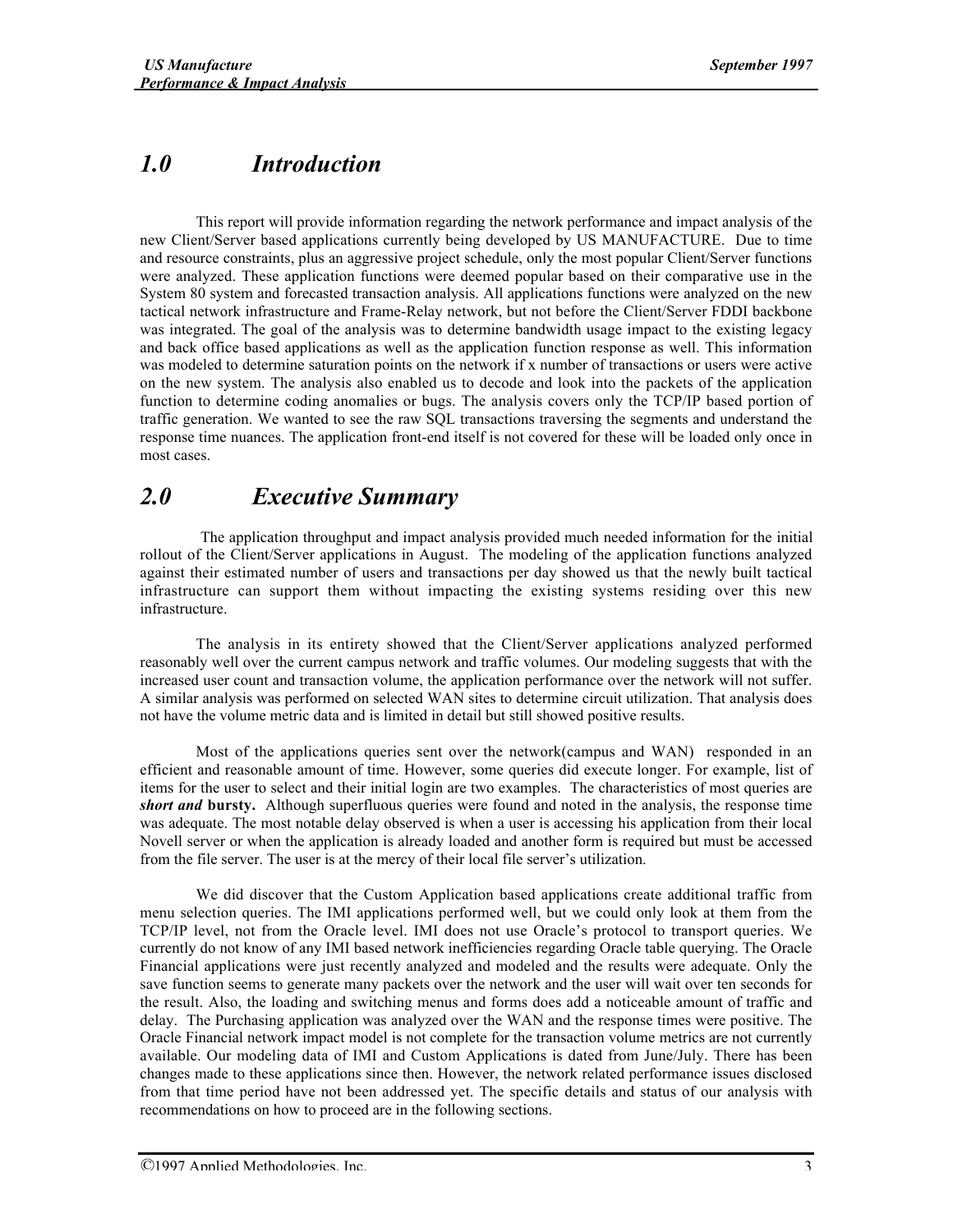## *3.0 Performance Summary and Recommendations*

*How the applications performed:*

#### *3.1 IMI*

The IMI applications performed well considering the proprietary nature of their development. The traces showed us only the TCP/IP level of the application. We could not look at specific queries to determine if any Oracle based errors or extraneous unneeded data is being transmitted. The best we can model and tune is at the TCP protocol layer. We noticed the adverse window sizes for the session. The server will always communicate with a 65k window size but the client will run at 8k. The server tries to negotiate (set) the session window size for outstanding packets to 65k using a TCP WIN=65500 advertisement command, but it does not adjust.

The TCP protocol supports variable window sizes and flow control so this may be the normal operation. However, it may be prudent to check if the workstation IP stack or application can be tuned for a maximum window size all of the time. This is ideal due to the available bandwidth in the campus. A different approach may be required for the remote WAN users where the flow control must be left untouched due to the limited bandwidth available. A separate tuning document published for the August 1<sup>St</sup>. integration of ESS covers how to tune the network if response time suffers due to TCP issues.

Our traces also showed a user establishing a TCP session with the server, sending/receiving data, then notifying the server to close a session with a TCP FIN flag bit set and the connection closed confirmation ACKSs follow.

However, after that initial transaction many "CLOSED CONNECTION" frames follow from the server. This does not look normal for during the first TCP session there was only one source and destination socket pair recorded. We could understand if the application opened multiple sessions but by the amount of closed connection frames recorded it would lead us to believe that the application opened 20+ sessions!

The queries all provided quick response times, one to three seconds in most cases, from their respective screens. The only reduction in response from the users display noted was loading the application from a Novell server or if the application is switching between menus and screens and these new screen forms are coming from a Novell server. Most of the transactions are bursty in nature. What this means is that the transaction requires the user to select data from lists and input information into various fields during the course of the transaction. So, small bursts of queries are transmitted. The traces and summary report in the previous section may show 1 minute response time for the traces. This is mostly due to the time between the user's mouse clicks and screen navigation.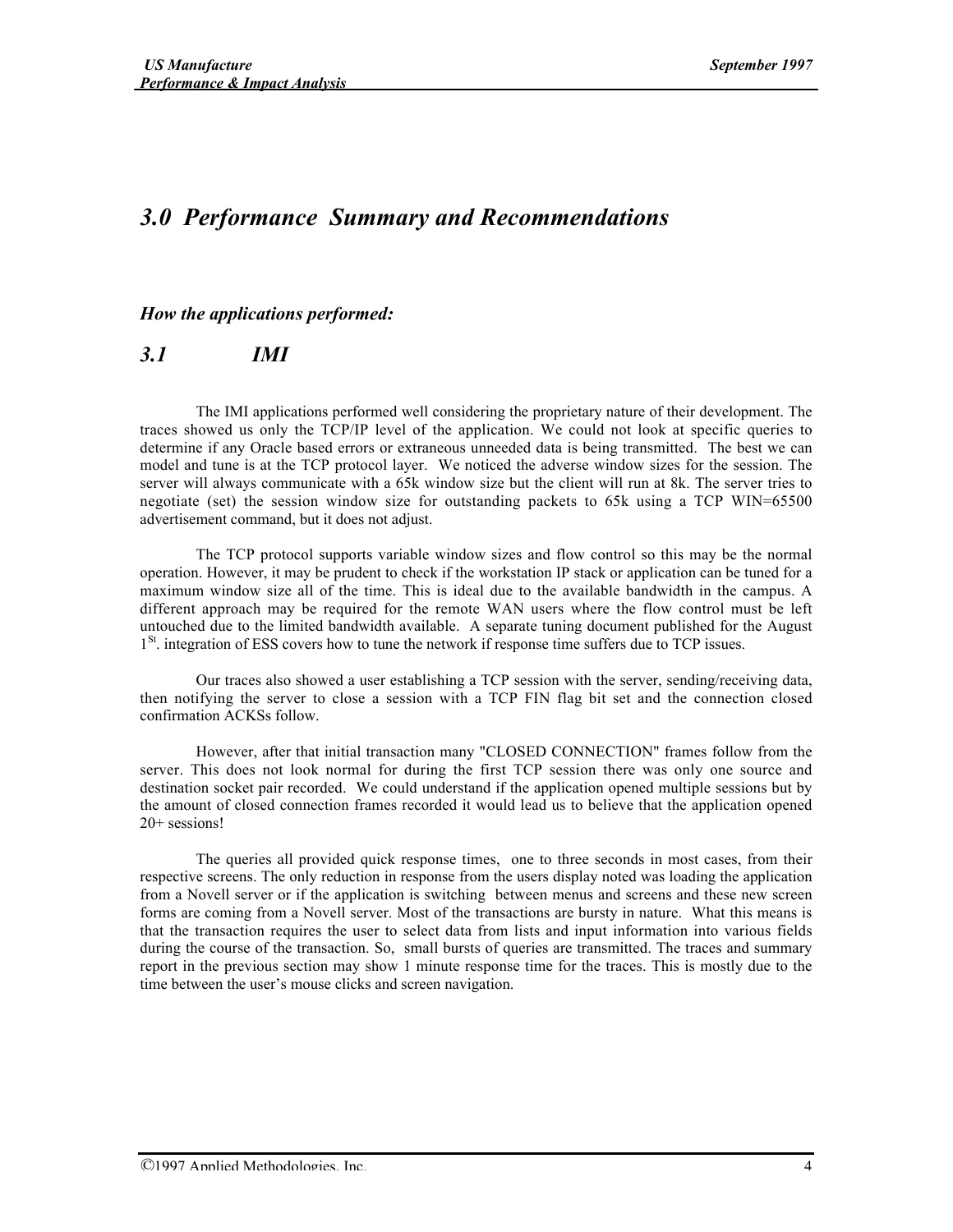#### *IMI Exceptions & caveats*

- Since we cannot see the Oracle transactions we cannot determine what type of Oracle based tuning is required.
- The TCP/IP "closed connections" was brought to the development team's attention in July. There is currently no status regarding this issue.
- IMI does not use Oracle's TNS protocol so IMI transactions may not be managed by Oracle Enterprise manager.

#### *IMI Recommendations:*

- 1. Pursue IMI to resolve the "closed connections" issue.
- 2. Pursue IMI to review our traces and possible help us determine Oracle based issues if possible.
- 3. Check with IMI on Oracle Enterprise Manager or recommendation of a transaction monitor for IMI transactions.
- 4. If the application has been upgraded since August analyze the application in the latest pre October incarnation and compare results from July.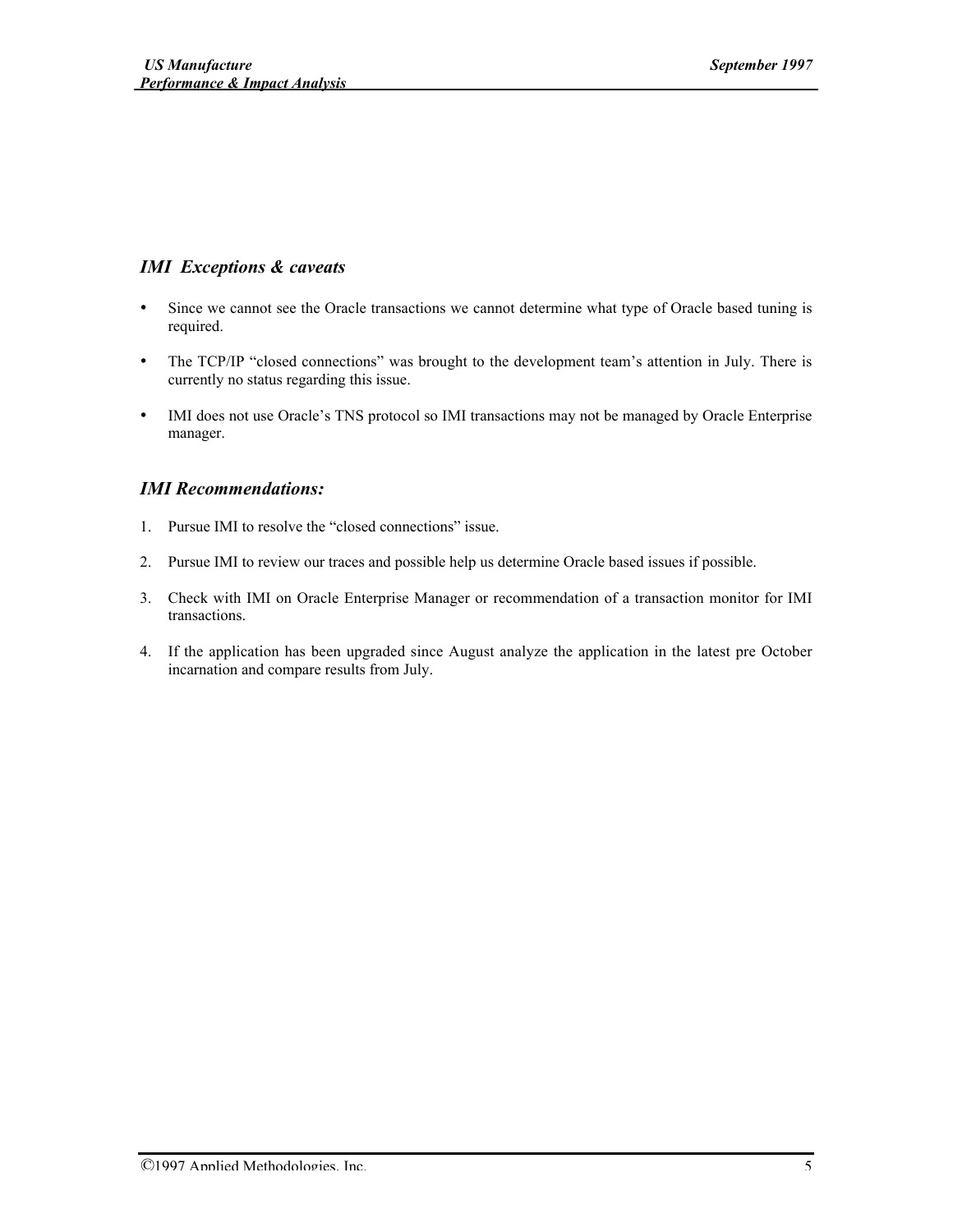## *3.2 Custom Applications*

The Custom Applications performed equally as well as IMI's. The response times for queries were quick. The response times listed in the previous section summary shows only the query response time only. These times do not include the user pauses and clicks of the mouse when he is filling in the screen fields. There have been some times recorded in the forty second area and this is due to either a user pause or a list of values was returned. Also, the initial Oracle login connection may be slow, especially in the morning. The WAN response was just a little shorter than the LAN and that is to be expected based on the bandwidth of the circuit. The recorded response times of one to three minutes are mostly related from the user pauses and clicks of the mouse to fill in the filed and list of values queries. The overall performance of the Custom Applications is expected to be efficient since most of the transactions will be small bursts of data from queries at different times.

The Custom Applications utilizes Oracle's TNS protocol so our traces can see the actual queries, returned data and any error messages from the Oracle Server.

#### ISSUE #1 ORA-1403 messages

It was noted that there were superfluous packets from application usage.

This was brought to Rob Salvaggio's and team's attention and this was the cause:

Issue #1 - The majority of the "no data found" messages being carried over the network are a result of the team using the Developer 2000 tool as it was designed to be used. Mainly, this is the use of the Master Control Block with "Post Query" triggers to select data from other associated tables in order to populate a screen of data. However, in doing this, Oracle does not do a full screen validation on the server side. Instead, it fires the triggers column-by-column and row-by-row. Therefore, with the current design there is no way to avoid the message when there is no hit on the associated table.

What can be done? Nothing immediately as it would require redesign. For the future, we need to look at using views and stored procedures to help minimize the number of server requests. Basically, every time you make a request, you get a response (i.e. the data or the not found message).

We looked into the possibility of suppressing none critical errors on the server side, but that cannot be done. Suppression of messages can only occur on the client side so the user does not see them on the form. However, it's too late at that point; the message has already traveled over the network.

#### ISSUE#2 ORA 1445 and 1446.

This was determined to be a possible application error and Rob's team is reviewing this.

This was brought to Rob Salvaggio's and his team's attention and this was the cause:

Issue #2 - ORA-1445 and 1446 and the "TNS Marker/ATTN" message are occurring whenever you use the ROWID column in a join with a view (1445) or when you use ROWID with DISTINCT in a view. However, ROWID is NOT a column on any table use. This must be used internally by Oracle Developer 2000 and is put there automatically. We have determined that we might be able to eliminate these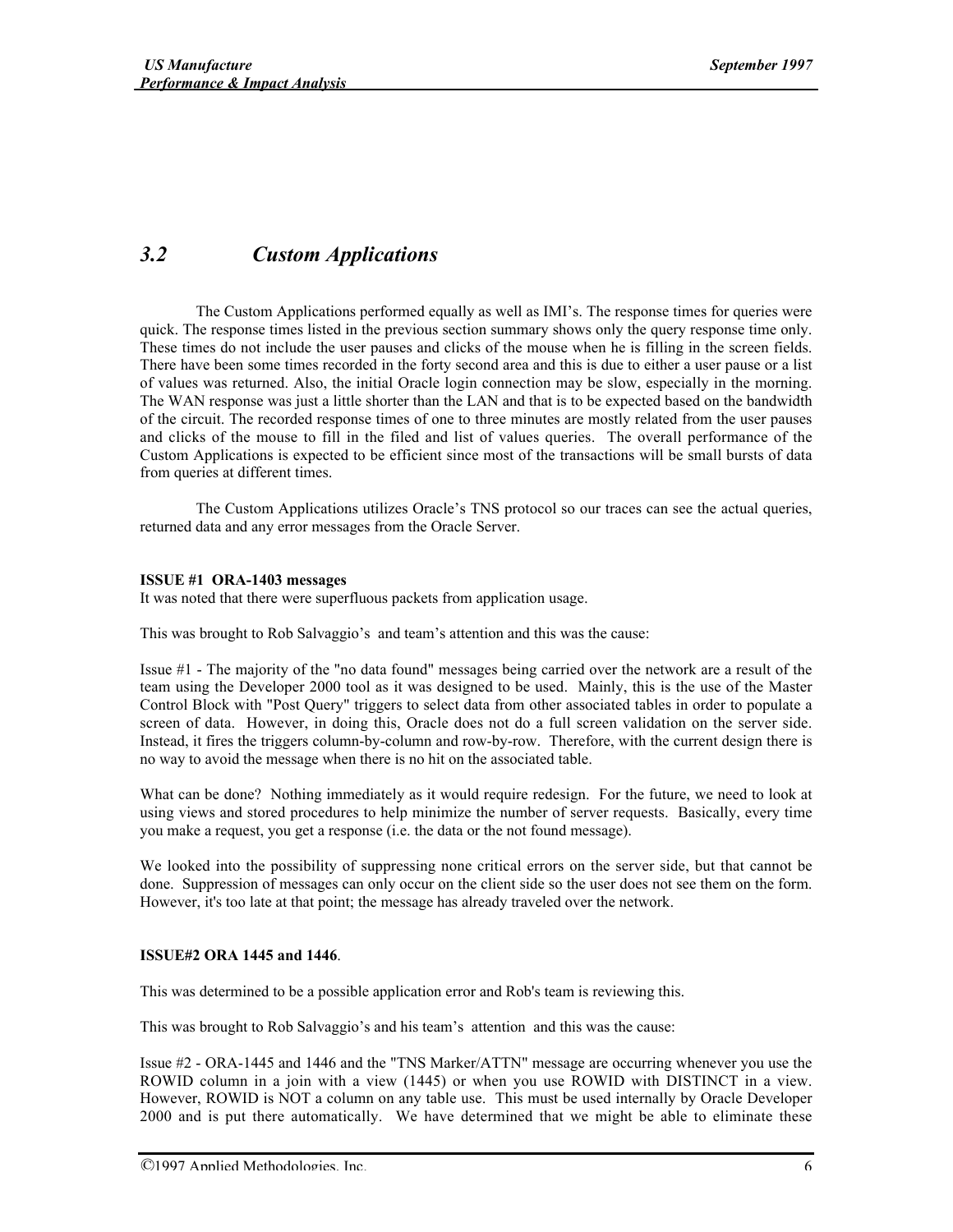messages by using the "Key Mode" property in Forms to turn-off the use of ROWID. However, there is no guarantee since the property is intended to be used when you are accessing non-Oracle databases.

Rob's team suggested the following:

What can be done now to minimize network traffic? Clearly, reviewing the analysis we did on all the LOVs used in our forms should be done. Two form properties must be reviewed for each LOV(List Of Values. They are:

- 1. "Refresh" property All selects to populate an LOV occur the first time the user executes the LOV in the form session. If it is not necessary to go back to the server and refresh the list, we shouldn't.
- 2. "Long List" For those LOVs that return large amounts of rows, we should turn this property on since it gives the user the ability to limit what is returned from the server. This will speed up response-time in the screen, as well as reduce unnecessary network traffic.

#### Issue# 3 Menu selection traffic generation

This is not a Rob issue but one for Walter Ruzek the Custom Applications menu developers.

The traces show that when a Custom Applications application module is selected the menu application will reset the users session with an ALTER SESSION and then set their ROLE. This does add unnecessary traffic if during the course of a day users are moving in and out of different modules. Their session and role attributes should be set just once. In our campus this may not be an issue for August  $1<sup>st</sup>$ , but for the WAN and campus on October  $1<sup>st</sup>$ . the sheer number of users could contribute to a possible response issue.

It is understood that this is done, for different users will have access to different applications and tables and it is easier to set their attributes each time from a server than to change the workstation's configuration.

These traces of the menu occurred on 7/17 when we traced the Custom Applications applications from the WAN. This issue was noticed since we wanted to capture the session starting from the menu item and not the actual working user screen itself.

This was brought to Walter's attention in late July and the traces were reviewed.

The latest status from the menu developers was that the last enhancements to the menu was made 7/15.

Our traces were performed after the 7/15 enhancements so there still may be a requirement to review this issue again.

The status of these issues to date are as follows:

Below is the original list of things that can be looked at.

Issue 1: No action to-date. Issue 2: No action to-date. Issue 3: No action to date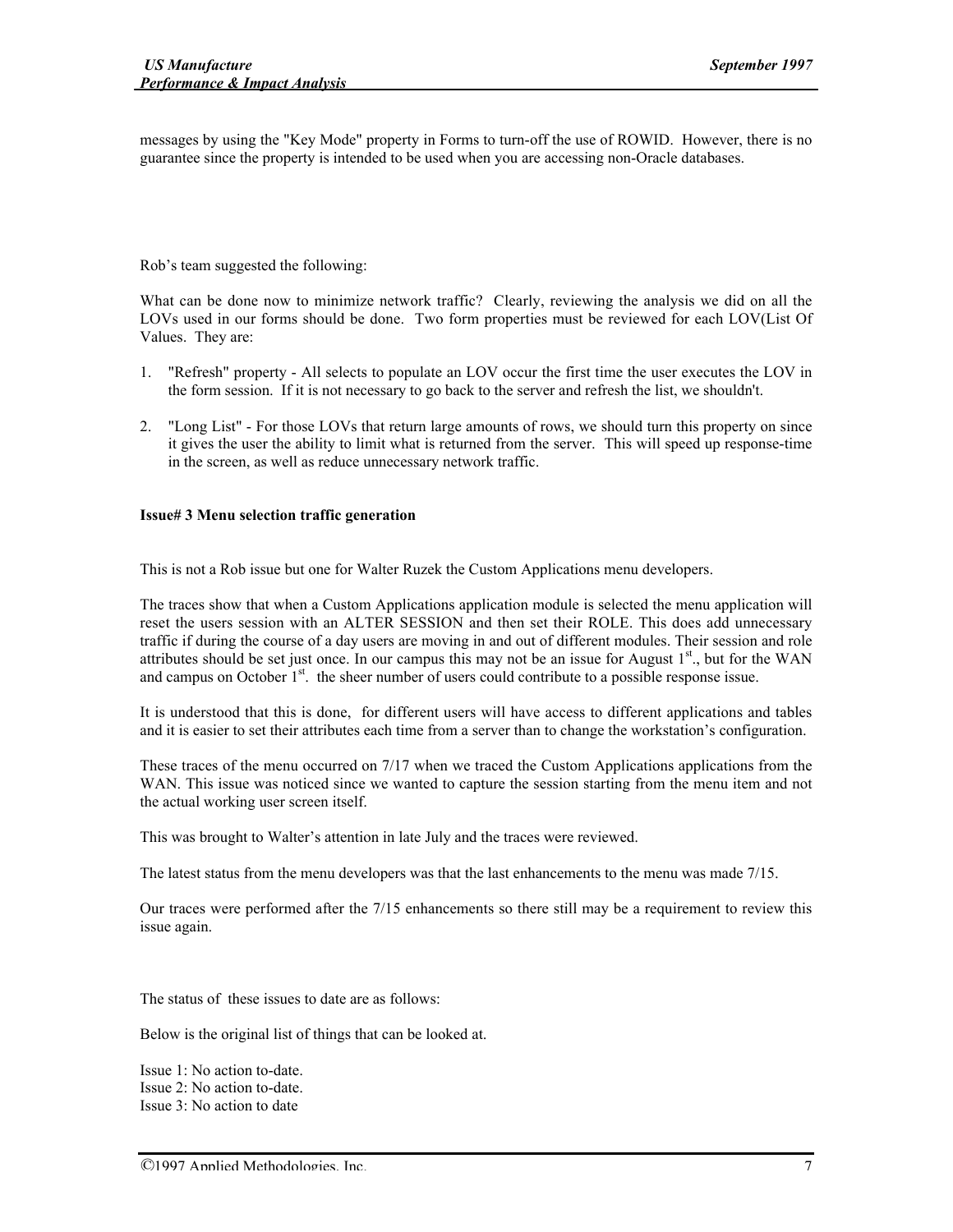LOVs: some have been tweaked to minimize the refreshes and to limit what is returned. I suspect more can be done.

Since these items have been identified, they have taken a lower priority to other things like supporting production and developing new requirements for 10/1. These are not scheduled activities at this point.

#### *Custom Applications, Exceptions &, caveats*

- There may be intermittent performance issues for users if additional Forms are required and are not brought down initially at application execution. The run time interpreter will request additional forms from the Novell server between queries and the user is now subjected to the response time of the Novell server and not the Oracle server.
- A separate tuning document published for the August  $1<sup>St</sup>$ . integration of ESS covers what to look for in terms of Custom Applications related symptoms.

#### *Custom Applications Recommendations:*

- 1. Pursue Issues 1,2 and 3 with the appropriate parties for resolution and re-analyze to determine improvement
- 2. Upgrade Novell servers to 100 Mbs Ethernet adapters(if not already done) in the campus and add to server segment.
- 3. Determine if remote Novell servers are sized properly to perform adequately to serve Forms and IMI based applications
- 4. Pursue status of Oracle Enterprise manager integration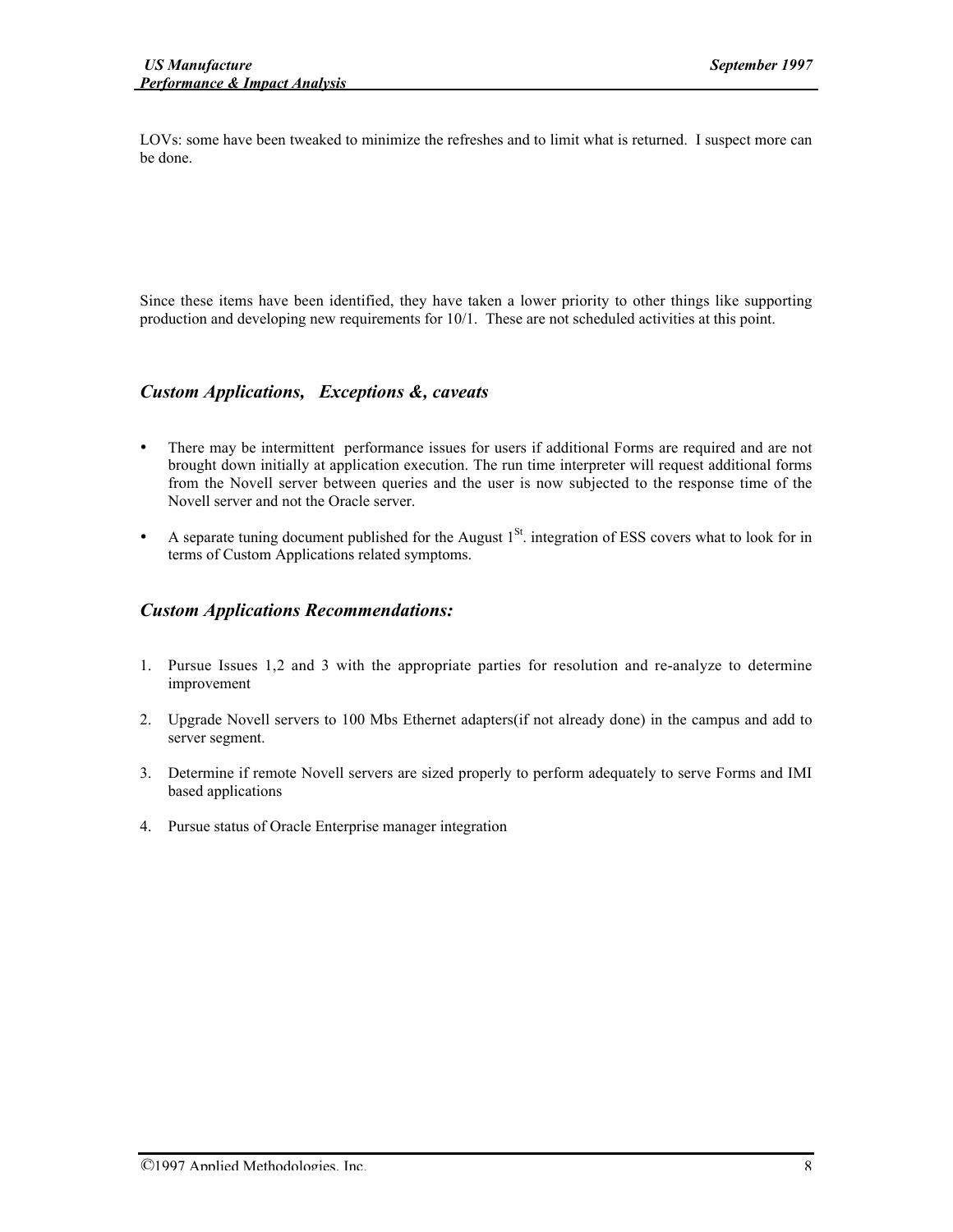#### *3.3 Oracle Financials*

Oracle Financials utilizes Oracle Forms so the applications analyzed may have some similar issues to that of the Custom Applications.

Due to the time constraints of creating this report only the raw performance and utilization statistics of the Oracle financial applications will be presented. There was no time to sift through the traces to determine Oracle SQL based errors and protocol issues. Also, the model in section two does not reflect volume metrics for transaction volume, for this data was unavailable at the time. When such data is present the model will be updated. As of this writing we cannot determine the overall impact of Financials to the Campus and the remote sites.

The areas analyzed in Oracle financials for the Campus were Purchasing and Accounts Payable. For the remote sites only the Purchasing was analyzed.

The overall results of the financial applications were positive, again the queries are short bursts with a quick response time of three to ten seconds. The Save function in all modules does seem to transmit many frames and the response time is noticeably longer. Also, the building of the distribution line, approval and waiting for a returned in Auto PO are slow. Many frames were transmitted and some processing pauses on the Oracle server were noticed as well. The response times listed in section two take into account the user pauses and mouse clicks to navigate the form. Some functions that require the user to select an item from a list requires a query to bring down an entire list of items can be slow at times, but the cause is not yet determined.

The loading of the Oracle Financial application is noticeably slow from the Novell file server. In one case the user was looking at an Oracle logo for over one minute before the login box appeared. The Oracle Financial login is not as quick as that of the ESS applications. Switching through the Financial applications was noticeably slow as well. Again, this is due to the Novell server response capabilities. After review the protocol traces there were some Oracle based error messages and Novell messages discovered. It is unknown if these messages are normal application results or issues. The details of these messages will be outlined at the end of this section.

The results on the WAN for purchasing applications were positive. The queries returned quick responses and the user mentioned that this was acceptable and "better than expected". The save function though still appears to be slow in execution and the user waits for over ten seconds. With all of these small bursts of queries from 200+estimated users scattered across the WAN and what was observed, the impact to the WAN and performance after October 1<sup>st</sup> may be minimal. Again, there are no transaction volume numbers to complete the model to verify this outcome.

Also noted that moving between the menu items and drilling down to sub application menus resulted in traffic generated on the network.

The LOV and Item search also responded in an adequate response time based on observation not modeling.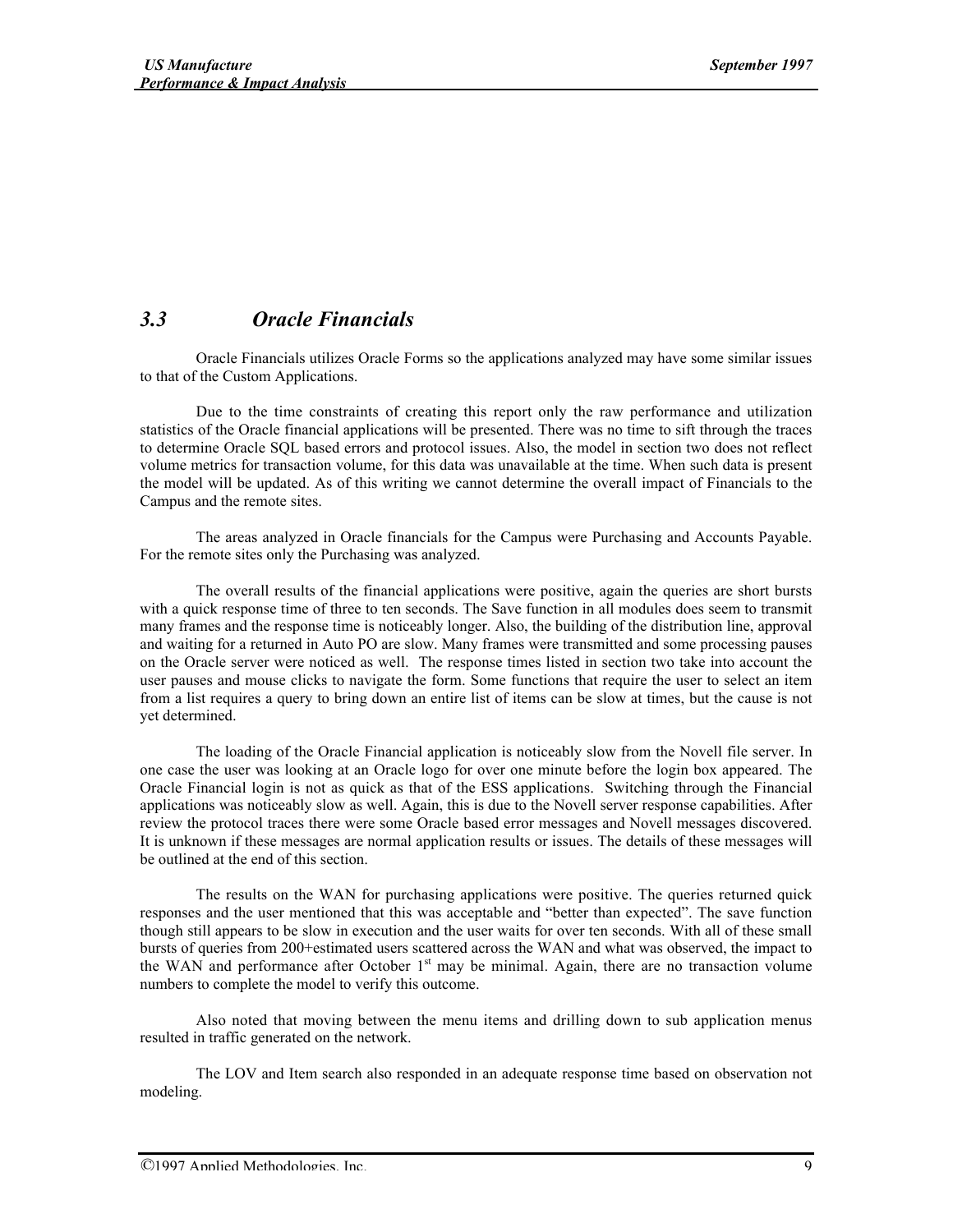There was an error with the WAN installation of the Oracle Financials. At various times, when entering or searching for an Item in the purchasing application in any module, the following was displayed on the users screen:

#### *"UNABLE TO DYNAMICALY LOAD ORACLE PURCHASING PROGRAM LIBRARY CAUSED A USER EXIT WAS REQUESTED BY A DLL THAT WAS NOT FOUND PRESENT OR COULD NOT BE FOUND IN THE ORACLE DIRECTORY. "*

The Oracle Financials applications in one case after the initial load and login caused a general error and the program abended.

From a brief review of the traces it seems that the Oracle financials is subjected to the same issues listed in the Custom Applications summary earlier in this section.

> • *Accounts Payable* • *Credit Payments*

## *Oracle Financial issues discovered from protocol/traffic analysis packet traces*

This particular message shows up in the following application functions of Oracle Financial:

- *Requisition Approval*
- *Approval of a Requisition*
- *Creation of a Purchase Order*
- *Creation of Purchase Order Request*

| Oracle TNS                   |           |                             |
|------------------------------|-----------|-----------------------------|
| Frame Length                 | 63        |                             |
| Frame Chksum                 | $00 - 00$ |                             |
| Type                         | 6         | Data                        |
| Reserved                     | $\Omega$  |                             |
| Header Chksum                | $00 - 00$ |                             |
| Data Flags                   | 00000000  |                             |
|                              | . 0 .     | NT Trailer not requested    |
|                              | . 0       | Not a request to send       |
| Data Flags                   | 00000000  |                             |
|                              |           | Immediate Confirm not regd. |
|                              |           | Not End of File             |
|                              | . . 0     | No more data to come        |
|                              | . 0       | Reserved for HDX flaq       |
|                              | . 0       | Not a confirmation          |
|                              | . 0 .     | No request for confirmation |
|                              | . 0       | Not HDX (send) token        |
| Basic Operation Code<br>Data | 4         | Error return status         |
| é<br>$\star$                 | π         | ORA-01001: invalid cursor   |

The Applications listed above also reviled the following messages during operation

- 1. *ORA-00942 Table or View does not Exist:* This will show up from time to time in all traces
- 2. *ORA-12578 Conn Refuse Undefined system error*: This only showed up in the Create a Purchase Order function
- 3. *ORA-1445-6 and 1403s* see previous section Custom Applications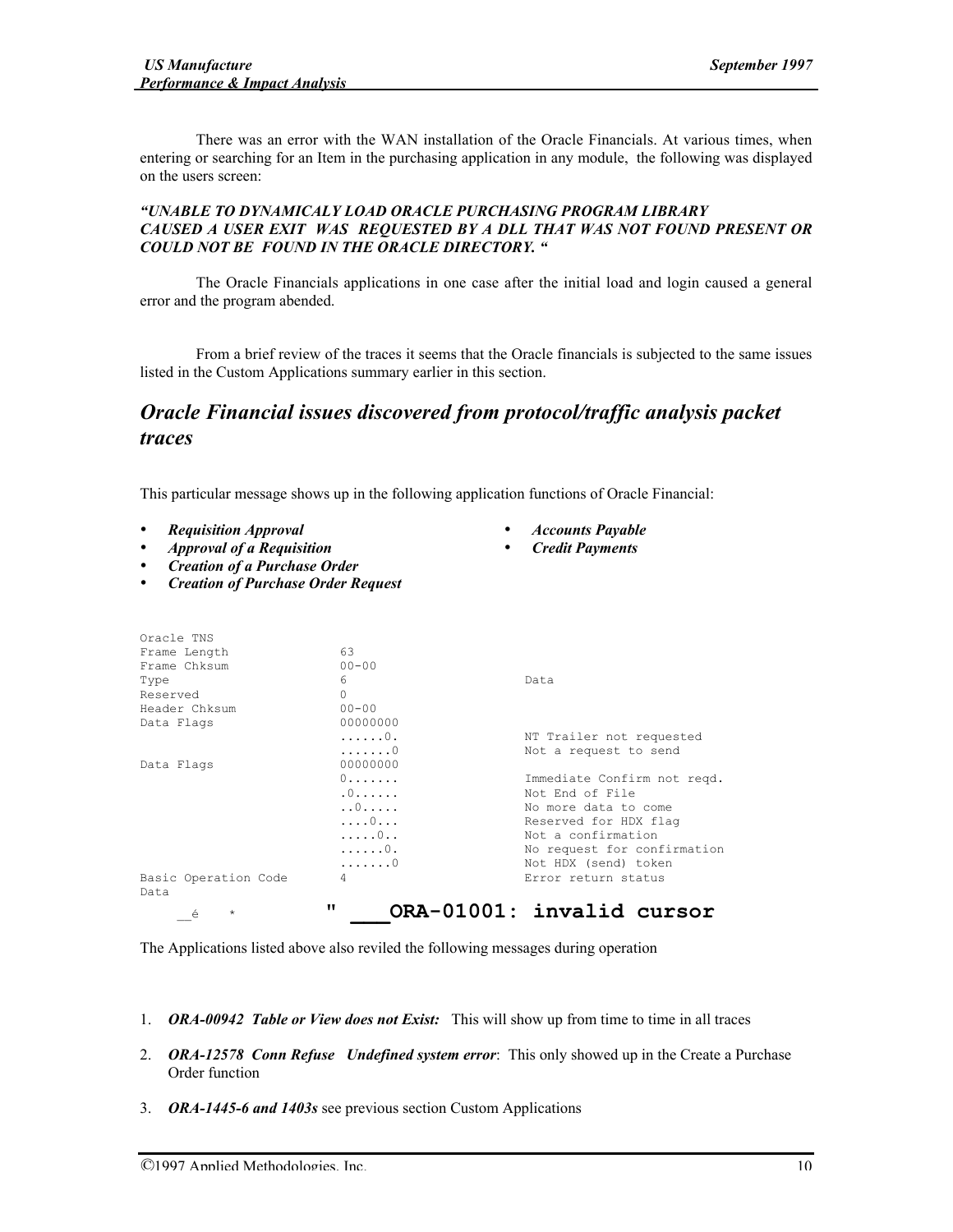- 4. *Ora-01012 Not Logged in:* This sometimes shows up repeatedly at the end of a trace. Is one or many messages required?
- 5. These following appears randomly throughout the traces:

TNS sends a large query result back to the client in one packet then sends individual words in separate TNS packets instead of another large frame.

We also noted that in the middles of a Client/Server conversation different IP addresses are suddenly used for the conversation pair and different queries are sent. This does not make any sense. One of the addresses is our DNS and UNX server. Examples are below:

| 266 | 58:40.489 | ARNIE        | EDPSP006                        | TNS | Data Len=154  |              |        |
|-----|-----------|--------------|---------------------------------|-----|---------------|--------------|--------|
| 267 | 58:40.485 | EDPSP006     | <b>ARNTE</b>                    | TNS | Data Len=24   |              | Normal |
| 268 | 58:40.484 | ARNIE        | EDPSP006                        | TNS | Data Len=42   |              |        |
| 269 | 58:40.466 | EDPSP006     | <b>ARNTE</b>                    | TNS | Data Len=51   |              |        |
| 270 | 58:40.411 | ARNIE        | EDPSP006                        | TNS | Data Len=474  |              |        |
| 271 | 58:40.387 | EDPSP006     | ARNIE                           | TNS | Data Len=242  |              |        |
| 276 | 58:39.027 |              | 146.184.100.100 146.184.100.226 | TNS | Data Len=43   |              |        |
| 277 | 58:39.026 |              | 146.184.100.226.146.184.100.100 | TNS | Data Len=42   | What or Who? |        |
| 278 | 58:39.021 |              | 146.184.100.100 146.184.100.226 | TNS | Data Len=36   |              |        |
| 279 | 58:39.005 |              | 146.184.100.226.146.184.100.100 | TNS | Data Len=71   |              |        |
| 281 | 58:38.007 | <b>ARNTE</b> | EDPSP006                        | TNS | Data Len=684  |              |        |
| 282 | 58:38.000 | EDPSP006     | ARNIE                           | TNS | Data Len=166  |              | Normal |
| 283 | 58:37.962 | <b>ARNTE</b> | EDPSP006                        | TNS | Data Len=766  |              |        |
| 285 | 58:37.876 | EDPSP006     | ARNIE                           | TNS | Data Len=2048 |              |        |
| 286 | 58:37.875 | EDPSP006     | ARNIE                           | TNS |               |              |        |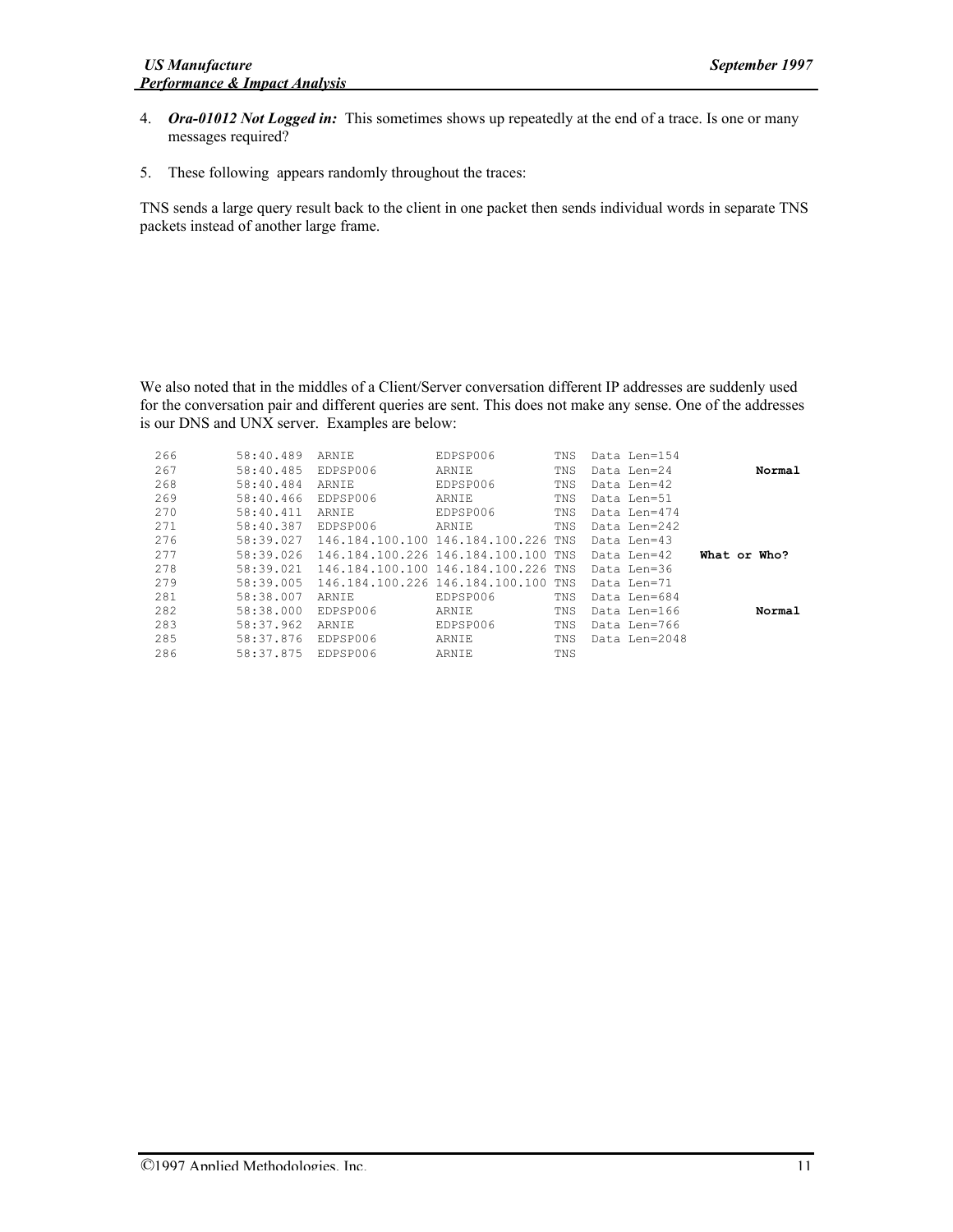#### In the Accounts Payable module the Server will send the following at the start of it's use:

| 25  | 00:00.000 | ARNIE    | EDPSP006 | TNS | Data Len=220           |
|-----|-----------|----------|----------|-----|------------------------|
| 26  | 00:00.004 | EDPSP006 | ARNIE    | TNS | Data Len=107           |
|     |           |          |          |     |                        |
| 32  | 00:00.557 | ARNIE    | EDPSP006 | TNS | Conn Request           |
| 34  | 00:00.672 | ARNIE    | EDPSP006 | TNS | Data Len=297           |
|     |           |          |          |     |                        |
| 35  | 00:00.723 | EDPSP006 | ARNIE    | TNS | Resend                 |
|     |           |          |          |     |                        |
| 36  | 00:00.723 | ARNIE    | EDPSP006 | TNS | Conn Request           |
| 38  | 00:00.882 | ARNIE    | EDPSP006 | TNS | Data Len=297           |
|     |           |          |          |     |                        |
| 39  | 00:00.883 | EDPSP006 | ARNIE    | TNS | Conn Accept            |
|     |           |          |          |     |                        |
| 40  | 00:00.885 | ARNIE    | EDPSP006 | TNS | Data Len=117 SNS       |
| 41  | 00:00.887 | EDPSP006 | ARNIE    | TNS | Data Len=87 SNS        |
|     |           |          |          |     |                        |
| 43  | 00:01.131 | ARNIE    | EDPSP006 | TNS | Data Len=176           |
|     |           |          |          |     |                        |
| 44  | 00:01.135 | EDPSP006 | ARNIE    | TNS | Data Len=58            |
| 45  | 00:01.145 | ARNIE    | EDPSP006 | TNS | Data Len=220           |
|     |           |          |          |     |                        |
| 46  | 00:01.148 | EDPSP006 | ARNIE    | TNS | Data Len=107           |
| 47  |           |          | EDPSP006 |     |                        |
|     | 00:01.162 | ARNIE    |          | TNS | Data Len=154           |
| 48  | 00:01.167 | EDPSP006 | ARNIE    | TNS | Data Len=2048          |
|     |           |          |          |     |                        |
| 49  | 00:01.169 | EDPSP006 | ARNIE    | TNS |                        |
| 51  | 00:01.169 | EDPSP006 | ARNIE    | TNS | Data Len=2048          |
|     |           |          |          |     |                        |
| 52  | 00:01.171 | EDPSP006 | ARNIE    | TNS |                        |
|     |           |          |          |     |                        |
| 53  | 00:01.172 | EDPSP006 | ARNIE    | TNS |                        |
| 54  | 00:01.173 | EDPSP006 | ARNIE    | TNS |                        |
|     |           |          |          |     |                        |
| 55  | 00:01.174 | EDPSP006 | ARNIE    | TNS | What is this?          |
|     |           |          |          |     |                        |
| 56  | 00:01.176 | EDPSP006 | ARNIE    | TNS |                        |
| 60  | 00:01.180 | EDPSP006 | ARNIE    | TNS | These packets are 1518 |
|     |           |          |          |     |                        |
| 61  | 00:01.181 | EDPSP006 | ARNIE    | TNS | in size but no data??? |
|     | 00:01.182 |          |          |     |                        |
| 62  |           | EDPSP006 | ARNIE    | TNS |                        |
| 64  | 00:01.184 | EDPSP006 | ARNIE    | TNS |                        |
|     |           |          |          |     |                        |
| 65  | 00:01.185 | EDPSP006 | ARNIE    | TNS |                        |
| 67  | 00:01.186 | EDPSP006 | ARNIE    | TNS |                        |
|     |           |          |          |     |                        |
| 71  | 00:01.597 | EDPSP006 | ARNIE    | TNS |                        |
|     |           |          |          |     |                        |
| 72  | 00:01.598 | EDPSP006 | ARNIE    | TNS |                        |
| 73  | 00:01.599 | EDPSP006 | ARNIE    | TNS |                        |
|     |           |          |          |     |                        |
| 74  | 00:01.601 | EDPSP006 | ARNIE    | TNS |                        |
| 75  | 00:01.602 |          |          | TNS |                        |
|     |           | EDPSP006 | ARNIE    |     |                        |
| 76  | 00:01.603 | EDPSP006 | ARNIE    | TNS |                        |
|     |           |          |          |     |                        |
| 81  | 00:01.883 | EDPSP006 | ARNIE    | TNS |                        |
|     |           |          |          |     |                        |
| 84  | 00:02.440 | EDPSP006 | ARNIE    | TNS |                        |
| 85  | 00:02.441 | EDPSP006 | ARNIE    | TNS |                        |
|     |           |          |          |     |                        |
| 86  | 00:02.442 | EDPSP006 | ARNIE    | TNS |                        |
| 88  | 00:02.444 | EDPSP006 | ARNIE    | TNS |                        |
|     |           |          |          |     |                        |
| 89  | 00:02.445 | EDPSP006 | ARNIE    | TNS |                        |
|     |           |          |          |     |                        |
| 92  | 00:02.582 | EDPSP006 | ARNIE    | TNS |                        |
| 97  | 00:02.999 | EDPSP006 | ARNIE    | TNS |                        |
|     |           |          |          |     |                        |
| 98  | 00:03.001 | EDPSP006 | ARNIE    | TNS |                        |
| 99  | 00:03.002 | EDPSP006 | ARNIE    | TNS |                        |
|     |           |          |          |     |                        |
| 101 | 00:03.003 | EDPSP006 | ARNIE    | TNS |                        |
| 102 |           |          | ARNIE    |     |                        |
|     | 00:03.005 | EDPSP006 |          | TNS |                        |
| 105 | 00:03.142 | EDPSP006 | ARNIE    | TNS |                        |
|     |           |          |          |     |                        |
| 108 | 00:03.696 | EDPSP006 | ARNIE    | TNS |                        |
| 109 | 00:03.698 | EDPSP006 | ARNIE    | TNS |                        |
|     |           |          |          |     |                        |
| 110 | 00:03.699 | EDPSP006 | ARNIE    | TNS |                        |
| 112 | 00:03.700 |          |          | TNS |                        |
|     |           | EDPSP006 | ARNIE    |     |                        |
| 113 | 00:03.702 | EDPSP006 | ARNIE    | TNS |                        |
|     |           |          |          |     |                        |
| 114 | 00:03.703 | EDPSP006 | ARNIE    | TNS |                        |
| 120 | 00:04.256 | EDPSP006 | ARNIE    | TNS |                        |
|     |           |          |          |     |                        |
| 121 | 00:04.257 | EDPSP006 | ARNIE    | TNS |                        |
|     |           |          |          |     |                        |
| 122 | 00:04.259 | EDPSP006 | ARNIE    | TNS |                        |
| 124 | 00:04.260 | EDPSP006 | ARNIE    | TNS |                        |
|     |           |          |          |     |                        |
| 125 | 00:04.261 | EDPSP006 | ARNIE    | TNS |                        |
|     |           |          |          |     |                        |
| 127 | 00:04.263 | EDPSP006 | ARNIE    | TNS |                        |
| 130 | 00:04.400 | EDPSP006 | ARNIE    | TNS |                        |
|     |           |          |          |     |                        |
| 133 | 00:04.955 | EDPSP006 | ARNIE    | TNS |                        |
| 134 | 00:04.956 | EDPSP006 | ARNIE    | TNS |                        |
|     |           |          |          |     |                        |
| 135 | 00:04.957 | EDPSP006 | ARNIE    | TNS |                        |
| 136 |           |          |          | TNS |                        |
|     | 00:04.959 | EDPSP006 | ARNIE    |     |                        |
| 137 | 00:04.960 | EDPSP006 | ARNIE    | TNS |                        |
|     |           |          |          |     |                        |
| 141 | 00:05.099 | EDPSP006 | ARNIE    | TNS |                        |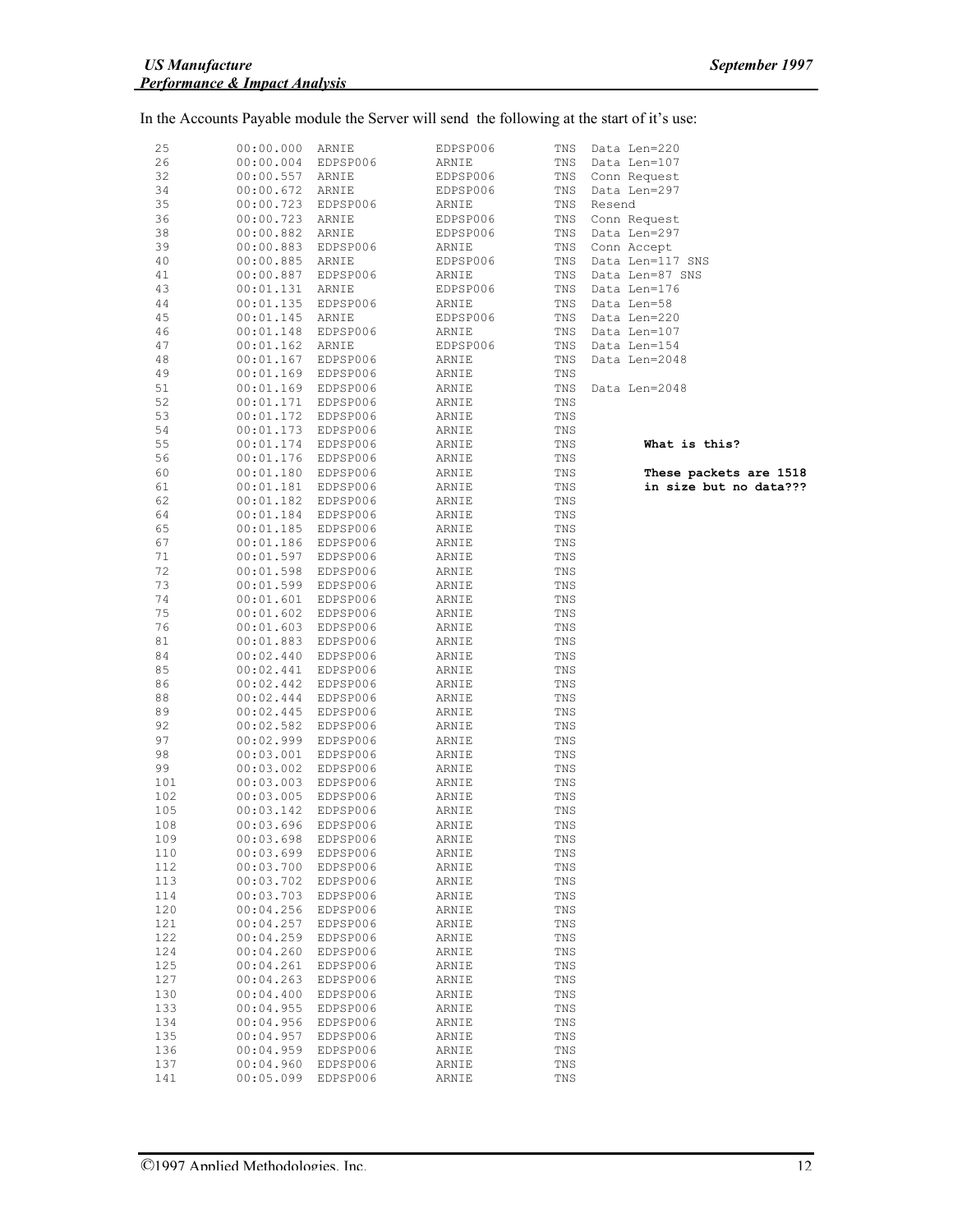|     | <b>Performance &amp; Impact Analysis</b> |                                               |                                     |     |                           |
|-----|------------------------------------------|-----------------------------------------------|-------------------------------------|-----|---------------------------|
| 144 | 00:05.517                                | EDPSP006                                      | ARNIE                               | TNS |                           |
| 145 | 00:05.518                                | EDPSP006                                      | ARNIE                               | TNS |                           |
| 146 | 00:05.520 EDPSP006                       |                                               | ARNIE                               | TNS |                           |
| 148 | 00:05.521                                | EDPSP006                                      | ARNIE                               | TNS |                           |
| 149 | 00:05.522                                | EDPSP006                                      | ARNIE                               | TNS |                           |
| 152 | 00:05.659                                | EDPSP006                                      | ARNIE                               | TNS |                           |
| 174 | 00:27.482                                | ARNIE                                         | EDPSP006                            | TNS | Data Len=221              |
| 175 | 00:27.487                                | EDPSP006                                      | ARNIE                               | TNS | Data Len=104              |
| 176 | 00:27.512                                | ARNIE                                         | EDPSP006                            | TNS | Data Len=151              |
| 177 | 00:27.517                                | EDPSP006                                      | ARNIE                               | TNS | Data Len=2048             |
| 178 | 00:27.518                                | EDPSP006                                      | ARNIE                               | TNS |                           |
| 180 | 00:27.521                                | EDPSP006                                      | ARNIE                               | TNS | Data Len=1049             |
| 213 |                                          | 00:33.302 146.184.100.116 146.184.100.188 TNS |                                     |     | Unkn type                 |
| 218 |                                          | 00:33.475 146.184.100.116 146.184.100.188 TNS |                                     |     |                           |
| 220 | 00:33.483                                | 146.184.100.116 146.184.100.188 TNS           |                                     |     |                           |
| 222 | 00:33.526                                |                                               | 146.184.100.116 146.184.100.188 TNS |     | What are these addresses? |
| 223 | 00:33.527                                |                                               | 146.184.100.116 146.184.100.188 TNS |     |                           |
| 226 | 00:37.826                                |                                               | 146.184.100.116 146.184.100.188 TNS |     |                           |
| 227 | 00:37.827                                |                                               | 146.184.100.116 146.184.100.188 TNS |     |                           |
| 261 | 00:51.596                                | ARNIE                                         | EDPSP006                            | TNS | Data Len=15               |
| 262 | 00:51.598                                | EDPSP006                                      | ARNIE                               | TNS | Data Len=14               |
| 263 | 00:51.605                                | ARNIE                                         | EDPSP006                            | TNS | Data Len=650              |
| 265 | 00:51.671                                | EDPSP006                                      | ARNIE                               | TNS | Marker/Attn               |
| 266 | 00:51.671                                | ARNIE                                         | EDPSP006                            | TNS | Marker/Attn               |
| 267 | 00:51.672                                | EDPSP006                                      | ARNIE                               | TNS | Marker/Attn               |
| 269 | 00:51.786                                | EDPSP006                                      | ARNIE                               | TNS | Data Len=107              |
| 270 | 00:51.793                                | ARNIE                                         | EDPSP006                            | TNS | Data Len=642              |
| 272 | 00:51.908                                | EDPSP006                                      | ARNIE                               | TNS | Data Len=230              |
| 273 | 00:51.912                                | ARNIE                                         | EDPSP006                            | TNS | Data Len=17               |
| 274 | 00:51.914                                | EDPSP006                                      | ARNIE                               | TNS | Data Len=67               |
| 283 | 01:01.704                                | ARNIE                                         | EDPSP006                            | TNS | Data Len=220              |
| 284 | 01:01.709                                | EDPSP006                                      | ARNIE                               | TNS | Data Len=107              |
| 285 | 01:01.718                                | ARNIE                                         | EDPSP006                            | TNS | Data Len=150              |
| 286 | 01:01.721                                | EDPSP006                                      | ARNIE                               | TNS | Data Len=30               |
| 287 | 01:01.731                                | ARNIE                                         | EDPSP006                            | TNS | Data Len=220              |
| 288 | 01:01.734                                | EDPSP006                                      | ARNIE                               | TNS | Data Len=107              |
| 289 | 01:01.747                                | ARNIE                                         | EDPSP006                            | TNS | Data Len=154              |
| 290 | 01:01.751                                | EDPSP006                                      | ARNIE                               | TNS | Data Len=778              |

#### *Of those stranges addresses noted 100.226, 100.116 and 100.141 some of their queries show the following:*

| Oracle TNS                |                                                            |                             |
|---------------------------|------------------------------------------------------------|-----------------------------|
| Frame Length              | 319                                                        |                             |
| Frame Chksum              | $00 - 00$                                                  |                             |
| Type                      | 6                                                          | Data                        |
| Reserved                  | $\Omega$                                                   |                             |
| Header Chksum             | $00 - 00$                                                  |                             |
| Data Flags                | 00000000                                                   |                             |
|                           | . 0 .                                                      | NT Trailer not requested    |
|                           | . 0                                                        | Not a request to send       |
| Data Flags                | 00000000                                                   |                             |
|                           | $0 \ldots \ldots$                                          | Immediate Confirm not regd. |
|                           |                                                            | Not End of File             |
|                           | . . 0                                                      | No more data to come        |
|                           | . 0                                                        | Reserved for HDX flag       |
|                           | . 0                                                        | Not a confirmation          |
|                           | $\ldots \ldots 0$ .                                        | No request for confirmation |
|                           | . 0                                                        | Not HDX (send) token        |
| Basic Operation Code      | 6 - 10                                                     | Row transfer header         |
| Data                      |                                                            |                             |
|                           | CAN OEE SURVEY CAR ALLOCUK SEC CAR DATACAN SEC CAR         |                             |
|                           | DATAUK SEC CAR DATAUS SEC CM CLUSTER TABLE COMPANY TABLE2  |                             |
|                           | COMPANY TABLE2 CAN  COMP TBL2CAN SEC  COMP TBL2FRA SEC  CO |                             |
|                           | MP TBL2GER SEC COMP TBL2USA SEC COURSE DESCRIPTION CRSE EN |                             |
| RL WL CURRENT POSN DATA - |                                                            |                             |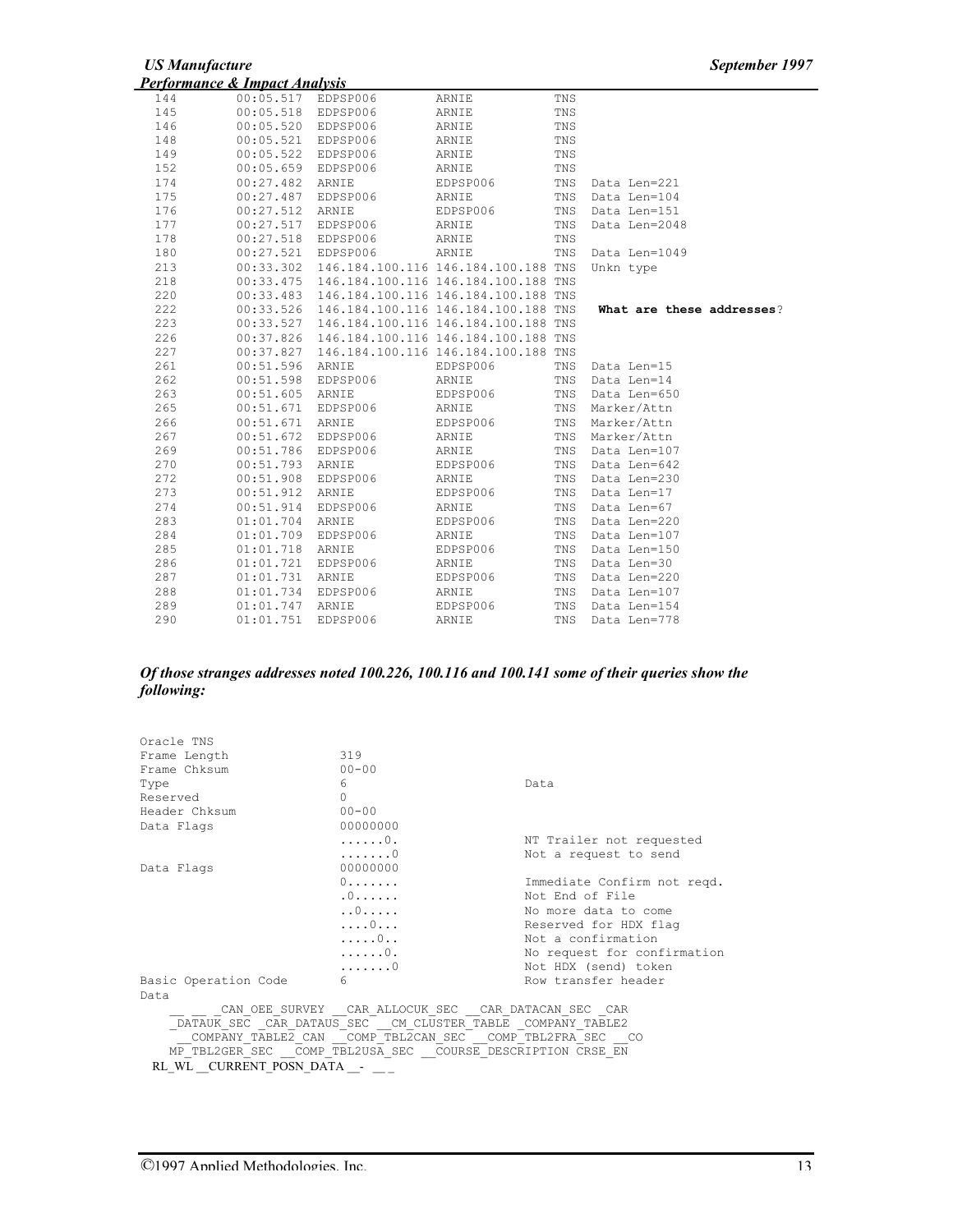## *Novell/Oracle Financial issues discovered*

Our traces shoed the following during a purchasing session of Oracle Forms sent to the client. We do not understand these messages and do not know if the are background messages for Oracle Forms or an error. These are messages are repeated often to add to the overall response and throughput of the applications performance over the network.

| Frame:     | 14409                                     | <b>Time:</b> |  | Sep 11011:57:42.0830349                                                           | <b>Length:</b><br>708                 |
|------------|-------------------------------------------|--------------|--|-----------------------------------------------------------------------------------|---------------------------------------|
|            |                                           |              |  |                                                                                   |                                       |
| Data       |                                           |              |  |                                                                                   |                                       |
| 0          |                                           |              |  | 20-61-20-66-6C-65-78-66-69-65-6C-64-20-70-72-65-                                  | a flexfield pre                       |
| 16         |                                           |              |  | 2D-70-72-6F-63-65-73-73-6F-72-20-66-69-6C-65-0A-                                  | -processor file                       |
| 32         |                                           |              |  | $0A-43-61-75-73-65-3A-09-46-6C-65-78-66-69-65-6C-$                                | Cause: Flexfiel                       |
| 48         |                                           |              |  | 64-20-6D-6F-64-75-6C-65-20-26-4D-4F-44-55-4C-45-                                  | d module &MODULE                      |
| 64         |                                           |              |  | 20-63-61-6E-6E-6F-74-20-66-69-6E-64-20-61-20-63-                                  | cannot find a c                       |
| 80         |                                           |              |  | $6C-6F-73-69-6E-67-20-70-61-72-65-6E-74-68-65-73-$                                | losing parenthes                      |
| 96         |                                           |              |  | 69-73-2E-20-20-59-6F-75-72-20-66-6C-65-78-66-69-                                  | Your flexfi<br>is.                    |
| 112        |                                           |              |  | 65-6C-64-20-70-72-65-2D-70-72-6F-63-65-73-73-6F-                                  | eld pre-processo                      |
| 128        |                                           |              |  | 72-20-66-69-6C-65-20-73-70-65-63-69-66-69-65-73-                                  | r file specifies                      |
| 144        |                                           |              |  | 20-61-20-73-65-67-6D-65-6E-74-20-74-6F-6B-65-6E-                                  | a segment token                       |
| 160        |                                           |              |  | 20-77-69-74-68-20-61-20-66-6C-65-78-66-69-65-6C-                                  | with a flexfiel                       |
| 176        |                                           |              |  | $64 - 20 - 63 - 65 - 64 - 65 - 20 - 73 - 70 - 65 - 63 - 69 - 66 - 69 - 65 - 72 -$ | d code specifier                      |
| 192        |                                           |              |  | 2C-20-62-75-74-20-79-6F-75-20-64-6F-20-6E-6F-74-                                  | , but you do not                      |
| 208        |                                           |              |  | 20-68-61-76-65-20-61-20-63-6C-6F-73-69-6E-67-20-                                  | have a closing                        |
| 224        |                                           |              |  | 70-61-72-65-6E-74-68-65-73-69-73-2E-0A-0A-41-63-                                  | parenthesis.<br>Aс                    |
| 240        |                                           |              |  | 74-69-6F-6E-3A-09-55-73-65-20-76-61-6C-69-64-20-                                  | tion: Use valid                       |
| 256        |                                           |              |  | 70-61-72-61-6D-65-74-65-72-73-20-69-6E-20-79-6F-                                  | parameters in yo                      |
| 272        |                                           |              |  | 75-72-20-66-6C-65-78-66-69-65-6C-64-20-70-72-65-                                  | ur flexfield pre                      |
| 288        |                                           |              |  | 2D-70-72-6F-63-65-73-73-6F-72-20-66-69-6C-65-2E-                                  | -processor file.                      |
| 304        |                                           |              |  | 20-20-4D-61-6B-65-20-73-75-72-65-20-79-6F-75-20-                                  | Make sure you                         |
| 320        |                                           |              |  | 63-6C-6F-73-65-20-79-6F-75-72-20-70-61-72-65-6E-                                  | close your paren                      |
| 336        |                                           |              |  | 74-68-65-73-65-73-20-70-72-6F-70-65-72-6C-79-2E-                                  | theses properly.                      |
| 352        |                                           |              |  | 0A-00-26-52-4F-55-54-49-4E-45-3A-20-26-54-59-50-                                  | &ROUTINE: &TYP                        |
| 368        |                                           |              |  | 45-20-63-6F-6E-73-74-72-61-69-6E-74-20-73-70-65-                                  | E constraint spe                      |
| 384        |                                           |              |  | $63 - 69 - 66 - 69 - 65 - 64 - 20 - 66 - 6F - 72 - 20 - 74 - 68 - 65 - 20 - 26 -$ | cified for the &                      |
| 400        |                                           |              |  | 51-55-41-4C-49-46-49-45-52-20-71-75-61-6C-69-66-                                  | QUALIFIER qualif                      |
| 416        |                                           |              |  | 69-65-72-20-69-73-20-6E-6F-74-20-73-61-74-69-73-                                  | ier is not satis                      |
| 432        |                                           |              |  | 66-69-65-64-00-50-6C-65-61-73-65-20-65-6E-74-65-                                  | fied Please ente                      |
| 448        |                                           |              |  | 72-20-64-65-70-65-6E-64-65-6E-74-20-69-6E-66-6F-                                  | r dependent info                      |
| 464        |                                           |              |  | 72-6D-61-74-69-6F-6E-20-66-6F-72-20-74-68-69-73-                                  | rmation for this                      |
|            |                                           |              |  |                                                                                   |                                       |
| 480        |                                           |              |  | 20-76-61-6C-75-65-20-73-65-74-00-43-6C-61-73-73                                   | value set Class                       |
| 496        | $8B-46-6D-BF$                             |              |  |                                                                                   | Fm                                    |
| <b>NCP</b> |                                           |              |  |                                                                                   |                                       |
| 0          |                                           |              |  | 77-77 10 02 01-00-96-01 66-3E-00-00 00-00-30-D3                                   | f<br>$\circ$<br>WW                    |
| 16         |                                           |              |  | $00 - 00 - 00 - 000006 - 0806 - 0900000 - 00 - 08 - 0800000 - 05 - 98000$         |                                       |
| 32         |                                           |              |  | $02 - 70$ $00 - 00$ $4C - 44 - 20 - 70 - 61 - 72 - 61 - 6D - 65 - 74 - 65 - 72 -$ | LD parameter<br>p                     |
| 48         |                                           |              |  | 2E-20-20-0A-0A-41-63-74-69-6F-6E-3A-20-20-50-61-                                  | Action:<br>Pa<br>$\ddot{\phantom{0}}$ |
| 64         |                                           |              |  | 73-73-20-74-68-65-20-44-41-54-41-5F-46-49-45-4C-                                  | ss the DATA FIEL                      |
| 80         |                                           |              |  | 44-20-70-61-72-61-6D-65-74-65-72-20-69-6E-20-74-                                  | D parameter in t                      |
| 96         |                                           |              |  | $68 - 65 - 20 - 66 - 6F - 72 - 6D - 3A - 20 - 44 - 41 - 54 - 41 - 5F - 46 - 49 -$ | he form: DATA FI                      |
| 112        |                                           |              |  | 45-4C-44-3D-22-3A-62-6C-6F-63-6B-2E-66-69-65-6C-                                  | ELD=":block.fiel                      |
| 128        |                                           |              |  | $64 - 22 - 2E - 3A - 00 - 49 - 6E - 76 - 61 - 6C - 69 - 64 - 20 - 70 - 61 - 72 -$ | d".: Invalid par                      |
| 144        |                                           |              |  | $61 - 6D - 65 - 74 - 65 - 72 - 73 - 20 - 73 - 70 - 65 - 63 - 69 - 66 - 69 - 65 -$ | ameters specifie                      |
| 160        | $64 - 20 - 69 - 6E$                       |              |  |                                                                                   | d in                                  |
| IPX        |                                           |              |  |                                                                                   |                                       |
| 0          |                                           |              |  | FF-FF 02-B2 00 11 00-00-01-01 00-60-97-5C-C9-6A                                   | Λj                                    |
| 16         | 40-0A 00-10-0E-EE 00-00-00-00-00-01 04-51 |              |  |                                                                                   | G)<br>O                               |
| Ethernet   |                                           |              |  |                                                                                   |                                       |
| $\Omega$   | 00-60-97-5C-C9-6A 00-00-1B-16-71-C4 02-B2 |              |  |                                                                                   | ヾ<br>q                                |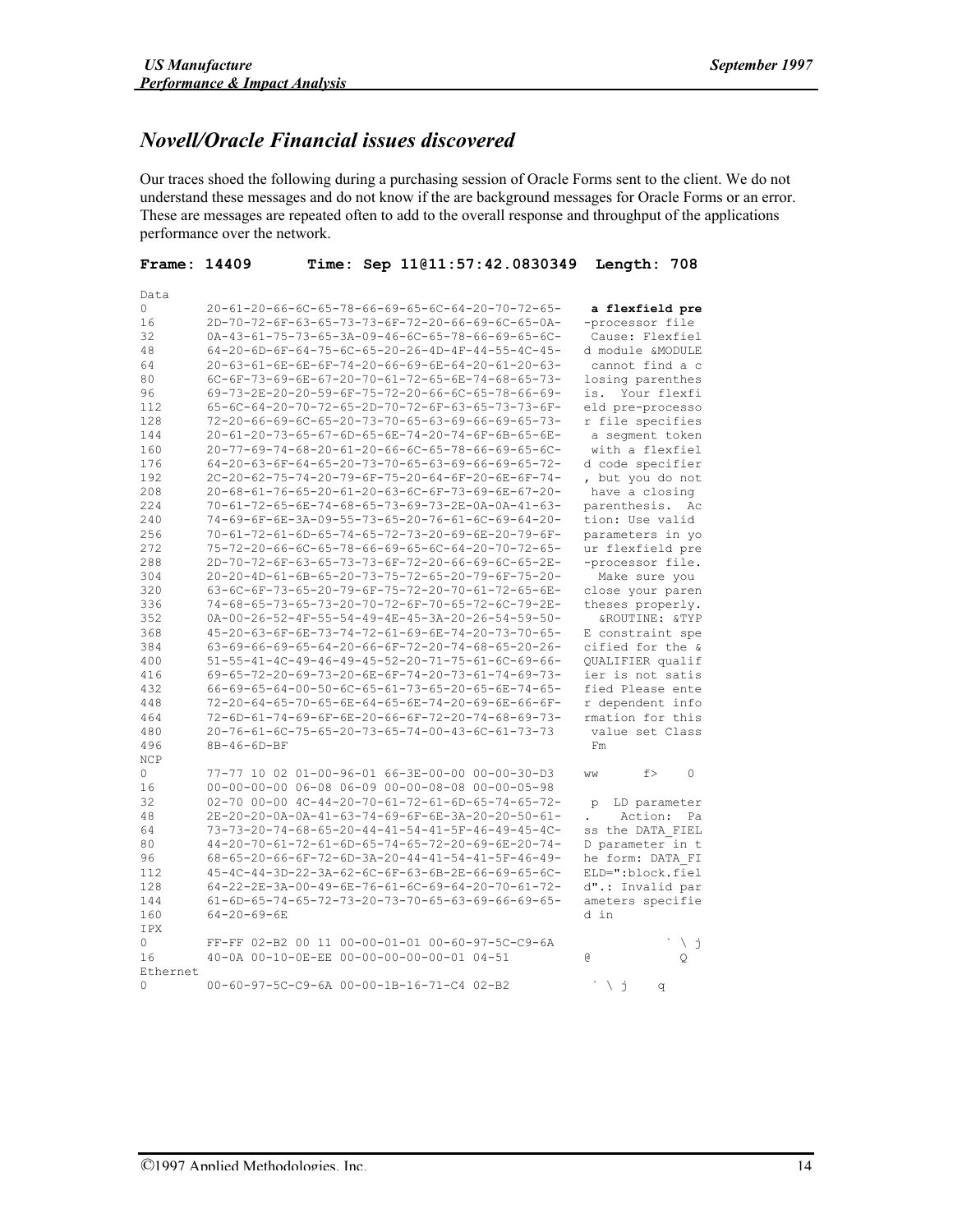## Another frame showed the following:

| Frame: $14408$ |                                                                                                                                         | <b>Time:</b> |  |  | Sep 11011:57:42.0816664 | Length: 1516                         |  |
|----------------|-----------------------------------------------------------------------------------------------------------------------------------------|--------------|--|--|-------------------------|--------------------------------------|--|
|                |                                                                                                                                         |              |  |  |                         |                                      |  |
| Data           |                                                                                                                                         |              |  |  |                         |                                      |  |
| 0              | 52-4F-55-54-49-4E-45-20-77-61-73-20-75-6E-61-62-                                                                                        |              |  |  |                         | ROUTINE was unab                     |  |
| 16             | $6C-65-20-74-6F-20-66-69-6E-64-20-74-68-65-20-73-$                                                                                      |              |  |  |                         | le to find the s                     |  |
| 32             | $65 - 67 - 6D - 65 - 6E - 74 - 20 - 71 - 75 - 61 - 6C - 69 - 66 - 69 - 65 - 72 -$                                                       |              |  |  |                         | egment qualifier                     |  |
| 48             | 2E-20-20-54-68-65-20-66-6C-65-78-66-69-65-6C-64-                                                                                        |              |  |  |                         | The flexfield                        |  |
| 64             | 20-75-73-65-72-20-65-78-69-74-73-20-23-46-4E-44-                                                                                        |              |  |  |                         | user exits #FND                      |  |
| 80             | 20-4C-4F-41-44-49-44-2C-20-23-46-4E-44-20-50-4F-                                                                                        |              |  |  |                         | LOADID, #FND PO                      |  |
| 96             | 50-49-44-2C-20-6F-72-20-23-46-4E-44-20-56-41-4C-                                                                                        |              |  |  |                         | PID, or #FND VAL                     |  |
| 112            | 49-44-20-68-61-76-65-20-62-65-65-6E-20-63-61-6C-                                                                                        |              |  |  |                         | ID have been cal                     |  |
| 128            | $6C-65-64-20-69-6E-63-6F-72-72-65-63-74-6C-79-2E-$                                                                                      |              |  |  |                         | led incorrectly.                     |  |
| 144            | $0A-0A-4D-61-6B-65-20-73-75-72-65-20-74-68-65-20-$                                                                                      |              |  |  |                         | Make sure the                        |  |
| 160            | 73-65-67-6D-65-6E-74-20-71-75-61-6C-69-66-69-65-                                                                                        |              |  |  |                         | segment qualifie                     |  |
| 176            | 72-73-20-73-70-65-63-69-66-69-65-64-20-6D-61-74-                                                                                        |              |  |  |                         | rs specified mat                     |  |
| 192            | $63 - 68 - 20 - 74 - 68 - 6F - 73 - 65 - 20 - 64 - 65 - 66 - 69 - 6E - 65 - 64 -$                                                       |              |  |  |                         | ch those defined                     |  |
| 208            | 20-69-6E-20-74-68-65-20-44-65-66-69-6E-65-20-51-                                                                                        |              |  |  |                         | in the Define Q                      |  |
| 224            | 75-61-6C-69-66-69-65-72-73-20-66-6F-72-6D-2E-00-                                                                                        |              |  |  |                         | ualifiers form.                      |  |
| 240            | 45-6E-74-65-72-20-61-20-70-61-72-74-69-61-6C-20-                                                                                        |              |  |  |                         | Enter a partial                      |  |
| 256            | 76-61-6C-75-65-20-74-6F-20-6C-69-6D-69-74-20-74-                                                                                        |              |  |  |                         | value to limit t                     |  |
| 272<br>288     | $68 - 65 - 20 - 6C - 69 - 73 - 74 - 2C - 20 - 25 - 20 - 74 - 6F - 20 - 73 - 65 -$                                                       |              |  |  |                         | he list, % to se                     |  |
| 304            | $65 - 20 - 61 - 6C - 6C - 20 - 76 - 61 - 6C - 75 - 65 - 73 - 00 - 50 - 6C - 65 -$<br>$61-73-65-20-63-68-6F-6F-73-65-20-61-20-6C-6F-77-$ |              |  |  |                         | e all values Ple<br>ase choose a low |  |
|                | $20 - 76 - 61 - 6C - 75 - 65 - 20 - 74 - 68 - 61 - 74 - 20 - 69 - 73 - 20 - 6C -$                                                       |              |  |  |                         | value that is 1                      |  |
| 320<br>336     | 6F-77-65-72-20-74-68-61-6E-20-74-68-65-20-68-69-                                                                                        |              |  |  |                         | ower than the hi                     |  |
| 352            | $67 - 68 - 20 - 76 - 61 - 6C - 75 - 65 - 00 - 59 - 6F - 75 - 20 - 6D - 75 - 73 -$                                                       |              |  |  |                         | gh value You mus                     |  |
| 368            | 74-20-65-6E-74-65-72-20-61-20-6D-61-78-69-6D-75-                                                                                        |              |  |  |                         | t enter a maximu                     |  |
| 384            | $6D-20-73-69-7A-65-20-74-68-61-74-20-69-73-20-6C-$                                                                                      |              |  |  |                         | m size that is l                     |  |
| 400            | 65-73-73-20-74-68-61-6E-20-74-68-65-20-63-6F-6C-                                                                                        |              |  |  |                         | ess than the col                     |  |
| 416            | 75-6D-6E-20-73-69-7A-65-00-59-6F-75-20-6D-75-73-                                                                                        |              |  |  |                         | umn size You mus                     |  |
| 432            | 74-20-65-6E-74-65-72-20-61-20-6D-61-78-69-6D-75-                                                                                        |              |  |  |                         | t enter a maximu                     |  |
| 448            | $6D-20-73-69-7A-65-20-74-68-61-74-20-69-73-20-67-$                                                                                      |              |  |  |                         | m size that is q                     |  |
| 464            | 72-65-61-74-65-72-20-74-68-61-6E-20-7A-65-72-6F-                                                                                        |              |  |  |                         | reater than zero                     |  |
| 480            | $00-59-6F-75-20-63-61-6E-6E-6F-74-20-75-73-65-20-$                                                                                      |              |  |  |                         | You cannot use                       |  |
| 496            | 74-68-65-20-6D-65-6E-75-20-66-72-6F-6D-20-77-69-                                                                                        |              |  |  |                         | the menu from wi                     |  |
| 512            | 74-68-69-6E-20-74-68-69-73-20-66-6C-65-78-66-69-                                                                                        |              |  |  |                         | thin this flexfi                     |  |
| 528            | 65-6C-64-2E-20-20-43-6F-6E-74-61-63-74-20-79-6F-                                                                                        |              |  |  |                         | eld.<br>Contact yo                   |  |
| 544            | 75-72-20-73-75-70-70-6F-72-74-20-20-72-65-70-72-                                                                                        |              |  |  |                         | ur support repr                      |  |
| 560            | 65-73-65-6E-74-61-74-69-76-65-2E-0A-0A-43-65-72-                                                                                        |              |  |  |                         | esentative. Cer                      |  |
| 576            | 74-61-69-6E-20-66-6C-65-78-66-69-65-6C-64-73-20-                                                                                        |              |  |  |                         | tain flexfields                      |  |
| 592            | $64 - 65 - 66 - 69 - 6E - 65 - 64 - 20 - 77 - 69 - 74 - 68 - 20 - 74 - 68 - 65 -$                                                       |              |  |  |                         | defined with the                     |  |
| 608            | 20-6F-6C-64-20-74-72-69-67-67-65-72-20-64-65-66-                                                                                        |              |  |  |                         | old trigger def                      |  |
| 624            | 69-6E-69-74-69-6F-6E-20-64-6F-20-6E-6F-74-20-73-                                                                                        |              |  |  |                         | inition do not s                     |  |
| 640            | 75-70-70-6F-72-74-20-74-68-65-20-6D-65-6E-75-2E-                                                                                        |              |  |  |                         | upport the menu.                     |  |
| 656            | 20-20-54-68-65-20-23-46-4E-44-20-50-4F-50-49-44-                                                                                        |              |  |  |                         | The #FND POPID                       |  |
| 672            | 20-63-61-6C-6C-20-69-6E-20-74-68-65-20-66-6F-72-                                                                                        |              |  |  |                         | call in the for                      |  |
| 688            | 6D-20-6D-75-73-74-20-62-65-20-63-68-61-6E-67-65-                                                                                        |              |  |  |                         | m must be change                     |  |
| 704            | 64-20-74-6F-20-20-75-73-65-20-74-68-65-20-6E-65-                                                                                        |              |  |  |                         | d to use the ne                      |  |
| 720            | 77-20-74-72-69-67-67-65-72-20-66-6F-72-6D-61-74-                                                                                        |              |  |  |                         | w trigger format                     |  |
| 736            | 2C-20-69-6E-63-6C-75-64-69-6E-67-20-74-68-65-20-                                                                                        |              |  |  |                         | including the                        |  |
| 752            | $61 - 72 - 67 - 75 - 6D - 65 - 6E - 74 - 20 - 4E - 41 - 56 - 49 - 47 - 41 - 54 -$                                                       |              |  |  |                         | argument NAVIGAT                     |  |
| 768            | 45-3D-59-2E-00-54-68-65-20-66-6C-65-78-66-69-65-                                                                                        |              |  |  |                         | E=Y. The flexfie                     |  |
| 784            | $6C-64-20-63-6F-6E-63-61-74-65-6E-61-74-65-64-20-$                                                                                      |              |  |  |                         | ld concatenated                      |  |
| 800            | 73-65-67-6D-65-6E-74-73-20-66-69-65-6C-64-20-64-                                                                                        |              |  |  |                         | segments field d                     |  |
| 816            | 6F-65-73-20-6E-6F-74-20-63-6F-6E-74-61-69-6E-20-                                                                                        |              |  |  |                         | oes not contain                      |  |
| 832            | 76-61-6C-75-65-73-20-66-6F-72-20-61-6C-6C-20-74-                                                                                        |              |  |  |                         | values for all t                     |  |
| 848            | 68-65-20-65-6E-61-62-6C-65-64-20-73-65-67-6D-65-                                                                                        |              |  |  |                         | he enabled segme                     |  |
| 864            | 6E-74-73-20-74-68-61-74-20-61-72-65-20-64-69-73-                                                                                        |              |  |  |                         | nts that are dis                     |  |
| 880            | 70-6C-61-79-65-64-2E-00-50-6C-65-61-73-65-20-65-                                                                                        |              |  |  |                         | played. Please e                     |  |
| 896            | 6E-74-65-72-20-74-68-65-20-72-65-71-75-69-72-65-                                                                                        |              |  |  |                         | nter the require                     |  |
| 912            | $64 - 20 - 63 - 6F - 6E - 74 - 65 - 78 - 74 - 20 - 66 - 69 - 65 - 6C - 64 - 20 -$<br>76-61-6C-75-65-20-69-6E-20-74-68-65-20-26-46-4C-   |              |  |  |                         | d context field<br>value in the &FL  |  |
| 928<br>944     | $45 - 58 - 46 - 49 - 45 - 4C - 44 - 20 - 66 - 6C - 65 - 78 - 66 - 69 - 65 - 6C -$                                                       |              |  |  |                         | EXFIELD flexfiel                     |  |
| 960            | 64-2E-20-20-54-68-65-20-63-6F-6E-74-65-78-74-20-                                                                                        |              |  |  |                         | The context<br>d.                    |  |
| 976            | 66-69-65-6C-64-20-28-61-6C-73-6F-20-6B-6E-6F-77-                                                                                        |              |  |  |                         | field (also know                     |  |
|                |                                                                                                                                         |              |  |  |                         |                                      |  |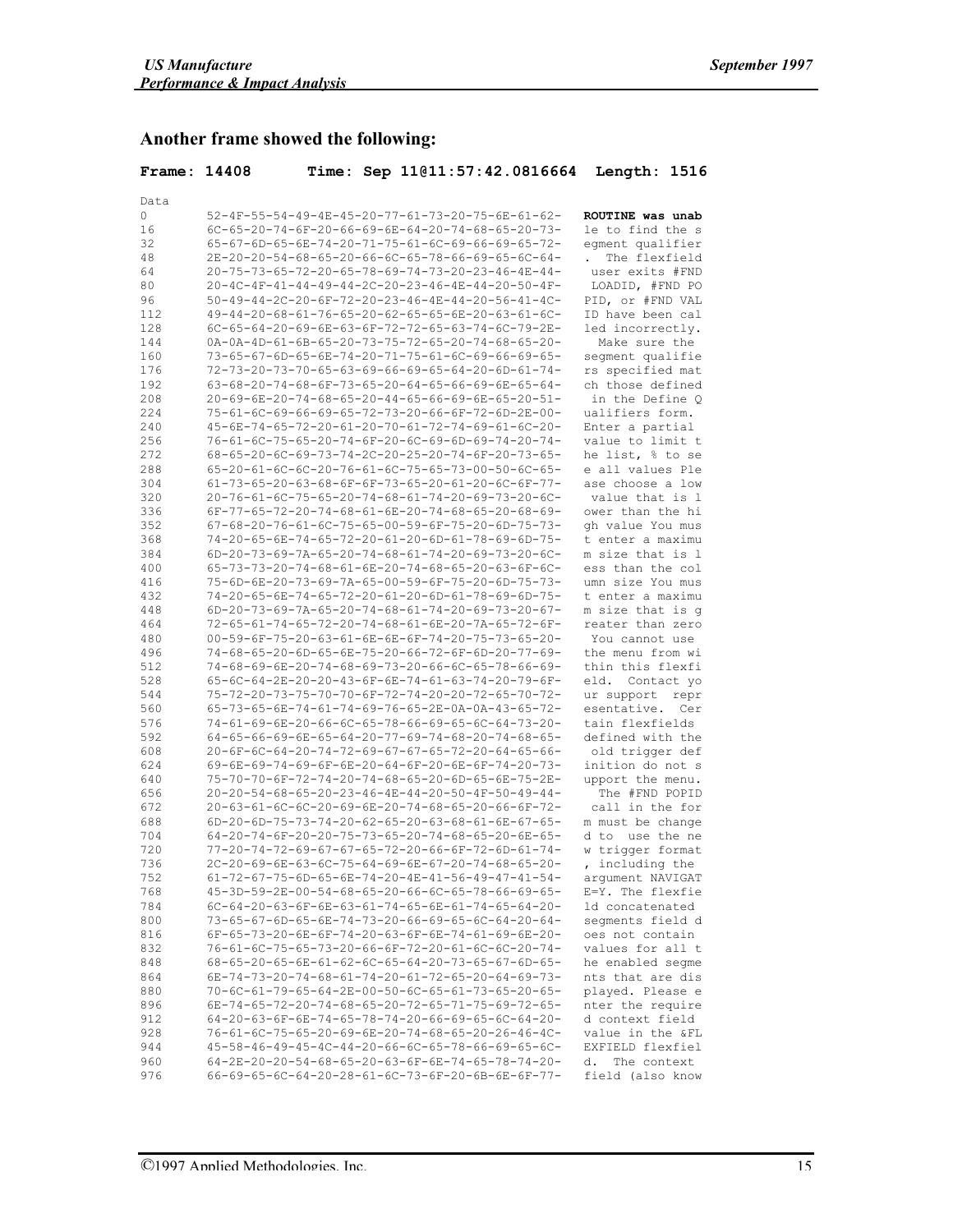| 992        | 6E-20-61-73-20-61-20-73-74-72-75-63-74-75-72-65-                                                                                                                                                                                                                    | n as a structure    |
|------------|---------------------------------------------------------------------------------------------------------------------------------------------------------------------------------------------------------------------------------------------------------------------|---------------------|
| 1008       | $20 - 66 - 69 - 65 - 6C - 64 - 29 - 20 - 61 - 70 - 70 - 65 - 61 - 72 - 73 - 20 -$                                                                                                                                                                                   | field) appears      |
| 1024       | $61 - 73 - 20 - 6F - 6E - 65 - 20 - 6F - 66 - 20 - 74 - 68 - 65 - 20 - 66 - 69 -$                                                                                                                                                                                   | as one of the fi    |
| 1040       | 72-73-74-20-73-65-67-6D-65-6E-74-73-20-69-6E-20-                                                                                                                                                                                                                    | rst segments in     |
| 1056       | 79-6F-75-72-20-66-6C-65-78-66-69-65-6C-64-2E-00-                                                                                                                                                                                                                    | your flexfield.     |
| 1072       | 50-72-6F-67-72-61-6D-20-65-72-72-6F-72-3A-20-50-                                                                                                                                                                                                                    | Program error: P    |
| 1088       | $6C-65-61-73-65-20-63-6F-6E-74-61-63-74-20-79-6F-$                                                                                                                                                                                                                  | lease contact yo    |
| 1104       | 75-72-20-73-75-70-70-6F-72-74-20-72-65-70-72-65-                                                                                                                                                                                                                    | ur support repre    |
| 1120       | 73-65-6E-74-61-74-69-76-65-2E-0A-0A-44-41-54-41-                                                                                                                                                                                                                    | sentative.<br>DATA  |
| 1136       | $5F-46-49-45-4C-44-20-70-61-72-61-6D-65-74-65-72-$                                                                                                                                                                                                                  | FIELD parameter     |
| 1152       | 20-6D-69-73-73-69-6E-67-20-66-72-6F-6D-20-61-20-                                                                                                                                                                                                                    | missing from a      |
| 1168       | $66 - 6C - 65 - 78 - 66 - 69 - 65 - 6C - 64 - 20 - 75 - 73 - 65 - 72 - 20 - 65 -$                                                                                                                                                                                   | flexfield user e    |
| 1184       | 78-69-74-2E-0A-0A-49-66-20-79-6F-75-20-73-70-65-                                                                                                                                                                                                                    | xit. If you spe     |
| 1200       | $63 - 69 - 66 - 79 - 20 - 55 - 53 - 45 - 44 - 42 - 46 - 4C - 44 - 53 - 3D - 22 -$                                                                                                                                                                                   | cify USEDBFLDS="    |
| 1216       | $4E-22-20-69-6E-20-6F-6E-65-20-6F-66-20-74-68-65-$                                                                                                                                                                                                                  | N" in one of the    |
| 1232       | $20 - 23 - 46 - 4E - 44 - 20 - 50 - 4F - 50 - 44 - 45 - 53 - 43 - 20 - 7C - 20 -$                                                                                                                                                                                   | #FND POPDESC        |
| 1248       | $56 - 41 - 4C - 44 - 45 - 53 - 43 - 20 - 7C - 20 - 4C - 4F - 41 - 44 - 44 - 45 -$                                                                                                                                                                                   | VALDESC   LOADDE    |
| 1264       | 53-43-20-75-73-65-72-20-65-78-69-74-73-2C-20-79-                                                                                                                                                                                                                    | SC user exits, y    |
| 1280       | $6F-75-20-6D-75-73-74-20-75-73-65-20-74-68-65-20-$                                                                                                                                                                                                                  | ou must use the     |
| 1296       | 44-41-54-41-5F-46-49-45 E4-4C-5F-22                                                                                                                                                                                                                                 | DATA FIE L "        |
| <b>NCP</b> |                                                                                                                                                                                                                                                                     |                     |
| $\Omega$   | 77-77 00 02 01-00-96-01 66-3E-00-00 00-00-30-D2                                                                                                                                                                                                                     | $\Omega$<br>f<br>WW |
| 16         | $00 - 00 - 00 - 00000 - 0800 - 00000 - 0000 - 0000 - 0000 - 0000 - 0000 - 0000 - 0000 - 0000 - 0000 - 0000 - 0000 - 0000 - 0000 - 0000 - 0000 - 0000 - 0000 - 0000 - 0000 - 0000 - 0000 - 0000 - 0000 - 0000 - 0000 - 0000 - 0000 - 0000 - 0000 - 0000 - 0000 - 00$ |                     |
| 32         | 05-98 00-00 00-00-00-00-00-00-08-00-50-72-6F-67-                                                                                                                                                                                                                    | Prog                |
| 48         | 72-61-6D-20-65-72-72-6F-72-3A-20-49-6E-76-61-6C-                                                                                                                                                                                                                    | ram error: Inval    |
| 64         | $69 - 64 - 20 - 61 - 72 - 67 - 75 - 6D - 65 - 6E - 74 - 73 - 20 - 74 - 6F - 20 -$                                                                                                                                                                                   | id arguments to     |
| 80         | 74-68-65-20-66-6C-65-78-66-69-65-6C-64-20-72-6F-                                                                                                                                                                                                                    | the flexfield ro    |
| 96         | 75-74-69-6E-65-73-2E-20-20-50-6C-65-61-73-65-20-                                                                                                                                                                                                                    | utines. Please      |
| 112        | 20-69-6E-66-6F-72-6D-20-79-6F-75-72-20-73-75-70-                                                                                                                                                                                                                    | inform your sup     |
| 128        | 70-6F-72-74-20-72-65-70-72-65-73-65-6E-74-61-74-                                                                                                                                                                                                                    | port representat    |
| 144        | $69 - 76 - 65 - 20 - 74 - 68 - 61 - 74 - 3A - 0A - 0A - 52 - 6F - 75 - 74 - 69 -$                                                                                                                                                                                   | ive that: Routi     |
| 160        | $6E - 65 - 20 - 26$                                                                                                                                                                                                                                                 | ne &                |
| <b>TPX</b> |                                                                                                                                                                                                                                                                     |                     |
| $\circ$    | FF-FF 05-DA 00 11 00-00-01-01 00-60-97-5C-C9-6A                                                                                                                                                                                                                     | ヽ゠                  |
| 16         | 40-0A 00-10-0E-EE 00-00-00-00-00-01 04-51                                                                                                                                                                                                                           | G.<br>$\mathsf{Q}$  |
| Ethernet   |                                                                                                                                                                                                                                                                     |                     |
| $\circ$    | 00-60-97-5C-C9-6A 00-00-1B-16-71-C4 05-DA                                                                                                                                                                                                                           | $\lambda j$<br>q    |

#### *Oracle Financials Recommendations*

- 1. The traces should be reviewed and any issues uncovered should be disclosed with the developers.
- 2. The installation of files must be revisited for the WAN is getting a .DLL file related message.
- 3. File Servers where the Oracle Financials runtime resides should be reviewed and sized for this additional activity. A test should be performed to see the CPU and DASD impact from three users simultaneously loading the application and using it.
- 4. Research into re-architecting Novell server location and user distribution and location of only Oracle runtime software on one large Novell server.

## *3.4 GMD Open Up time*

The GMD OPEN UP TIME application was analyzed on our local Ethernet segment. The traffic originated from a remote user over the WAN. The resulting performance was very positive for all functions with only two to three second response times for queries. This information was not modeled for impact.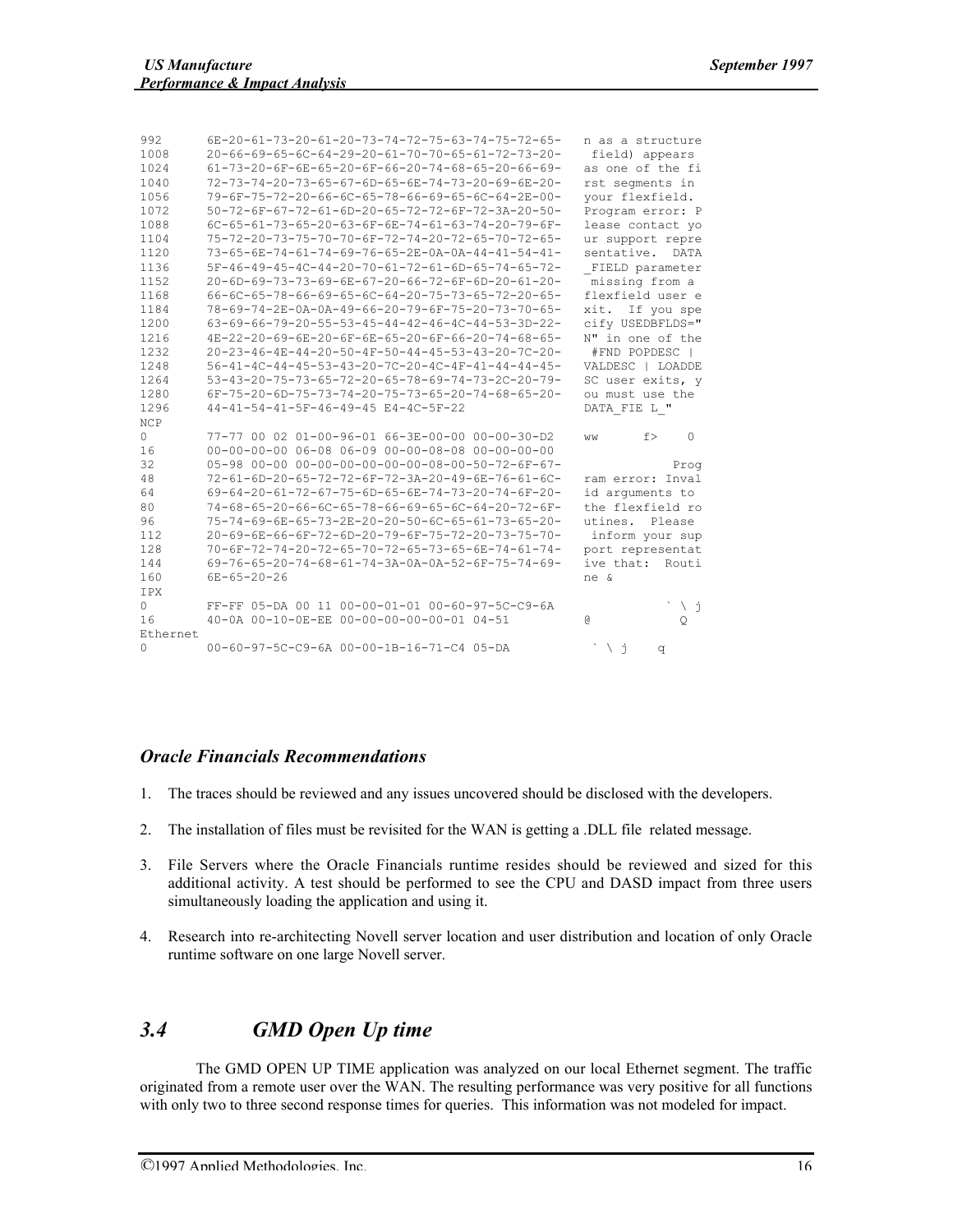## *4.0 General issues and recommendations*

#### *4.1 Infrastructure*

As of this writing The Oracle Financials and GMD applications were tested and modeled against a 10 Mbps Ethernet path to the SP2 Tower Oracle Server. These users should be and must be pointing to the FDDI nodes of the tower for greater performance.

It is unclear if the ESS Custom Applications and IMI applications are pointing towards the FDDI backbone and not Ethernet to get to the Oracle server. All workstations and configurations prior October 1<sup>st,</sup> must have their TNSNAMES.ORA and ini files changed otherwise the current Ethernet links to segment 100 will become saturated quickly.

It is believed that the above tasks has been completed on 9/11/97.

#### *4.2 Workstation*

Our analysis in June and July showed discrepancies in the Workstation shells to be utilized for the Novell IPX transport. Some Workstations utilize the Microsoft compatible driver and others utilize the Novell Client32 drivers. Downloading of form software and performance may be attributed to the use of different shells. A decision and standard must be set, for this will help reduce troubleshooting and support time.

#### *4.3 Novell server*

Some of the servers that feed the client these applications experience high server CPU utilization from other applications and file/print demands. This causes intermittent delay in forms to be accessed from the users. If this is not addressed soon, users will be mistaking response issues to be ESS related and not Novell.

The current crop of Novell servers should be sized properly for distribution of Oracle Forms and IMI based applications. This will include process, memory, and NIC throughput. These servers should all be moved to the One US ManufactureComputer room and place on a server segment for optimum performance.

#### *4.4 Network management*

The lack of a complete network management system will hinder and defeat the IT department's effort to manage this network and support the ESS applications effectively. With such a system in place we can determine bandwidth issues early and take proactive measures to ensure that ESS is not affected. Without such tools we will have to continue to rely on protocol analyzers after the problem has occurred or constantly move our analyzers around the network to obtain a cyclical baseline of utilization and error statistics.

## *4.5 Change Control*

We need to know when changes are made to the applications relative to network and remote querying so we can re-analyze the application and determine if there was any improvement in network performance.